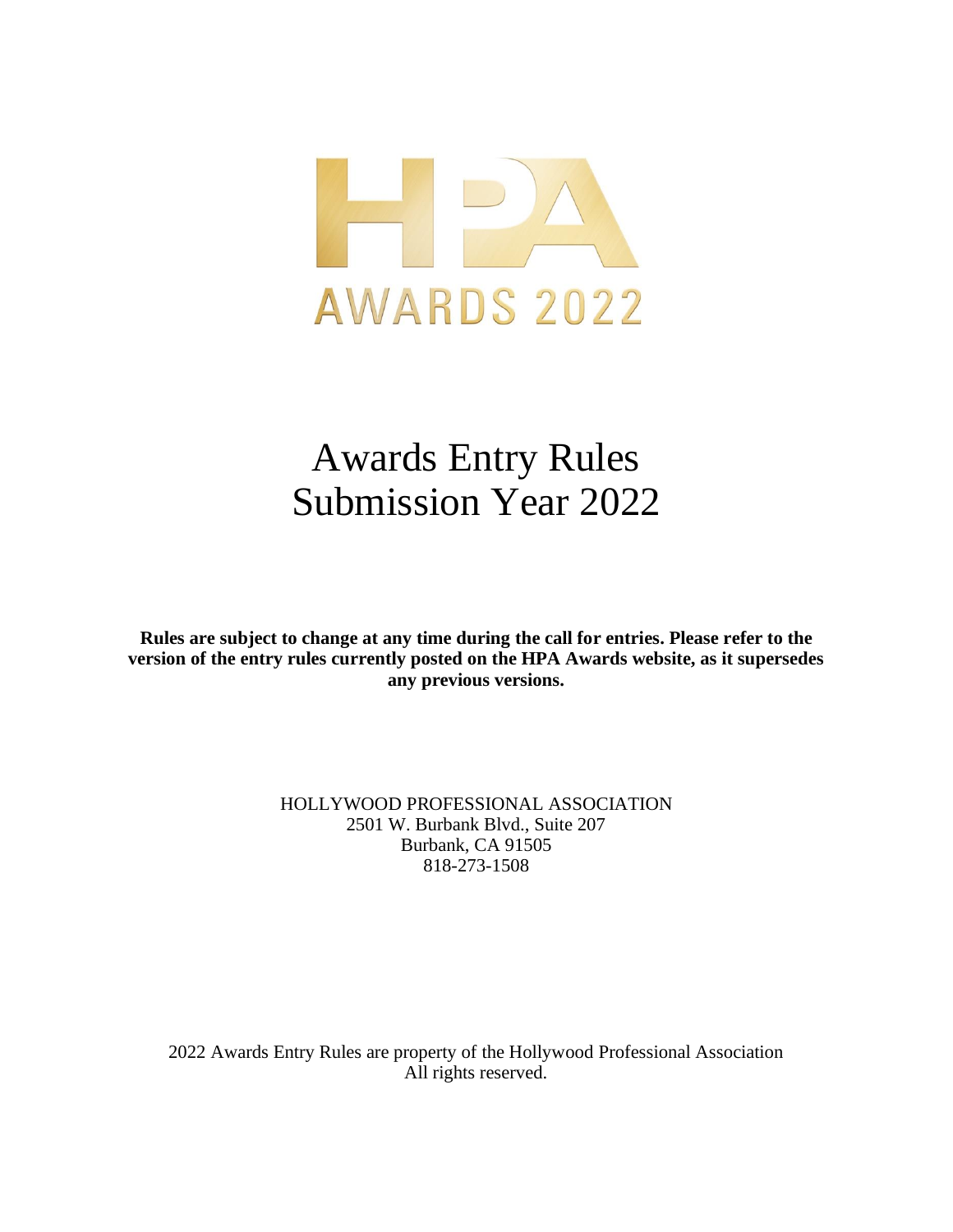# **Table of Contents**

| SECTION C: CATEGORY DESCRIPTIONS & SPECIFIC SUBMISSION PROCEDURES  10                 |
|---------------------------------------------------------------------------------------|
|                                                                                       |
|                                                                                       |
|                                                                                       |
|                                                                                       |
|                                                                                       |
|                                                                                       |
|                                                                                       |
|                                                                                       |
|                                                                                       |
|                                                                                       |
|                                                                                       |
|                                                                                       |
|                                                                                       |
| 9.  OUTSTANDING EDITING: DOCUMENTARY/NONFICTION - EPISODE OR NON-THEATRICAL FEATURE:  |
|                                                                                       |
|                                                                                       |
|                                                                                       |
| 11.  OUTSTANDING SOUND (DESIGN, EDITING, MIXING) - EPISODE OR NON-THEATRICAL FEATURE: |
|                                                                                       |
|                                                                                       |
|                                                                                       |
|                                                                                       |
|                                                                                       |
|                                                                                       |
|                                                                                       |
|                                                                                       |
|                                                                                       |
|                                                                                       |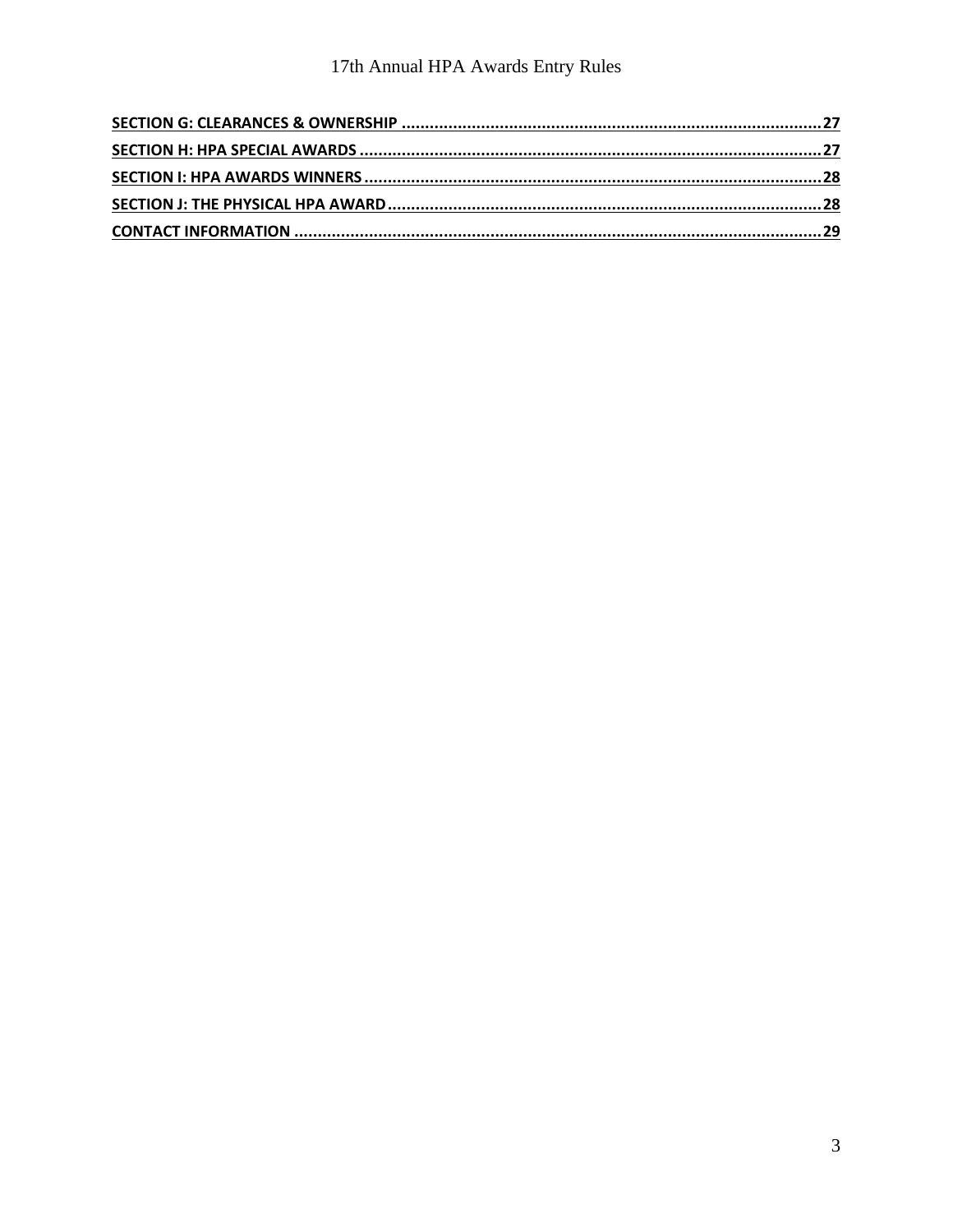#### **ABOUT THE HPA**

<span id="page-3-0"></span>The Hollywood Professional Association (HPA) is a non-profit member association dedicated to recognizing, educating, and connecting businesses and individuals that provide creative and technical expertise, support, tools and infrastructure for professional content creation, distribution and archive in the media and entertainment industry. Through our three pillars of activities — Community, Knowledge Exchange, and Recognition the HPA advances the arts, science and business of the media and entertainment industry.

<span id="page-3-1"></span>Visit<https://hpaonline.com/about/who-we-are/> for more details on HPA's overall mission and services.

# **HPA AWARDS MISSION**

To promote creative artistry in the field of post-production, and recognize the achievement of talent, innovation, and engineering excellence in the larger professional media content industry. The first annual HPA Awards were held in November 2006.

# **HPA AWARDS ENTRY RULES**

<span id="page-3-2"></span>This document, also referred to as the Awards Entry Rules, describes the timetable under which the awards process will occur, defines each award category and its respective entry requirements, describes those who are eligible to receive an award, describes the specifications for submission material and describes all other rules and procedures.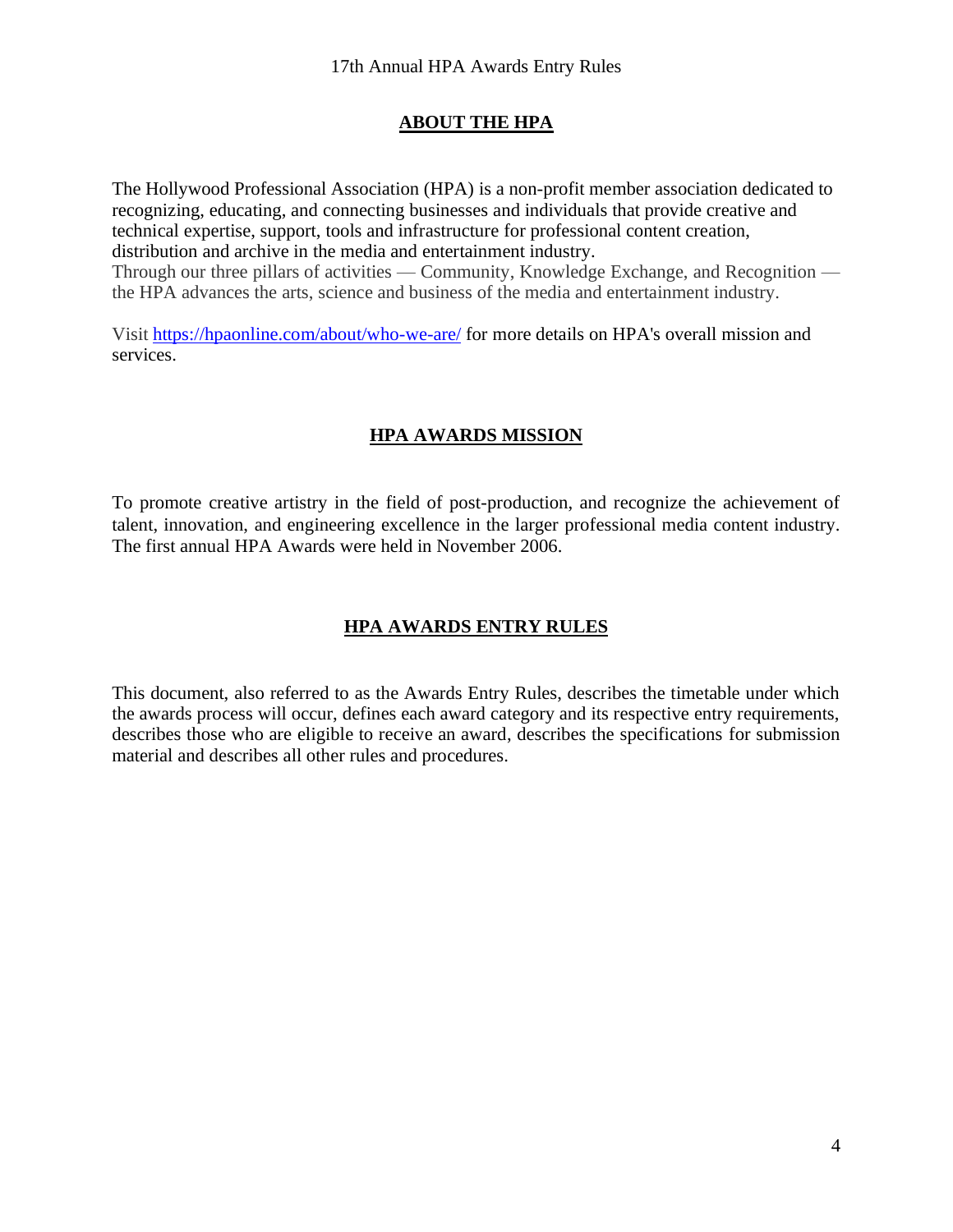# **SCHEDULE**

<span id="page-4-0"></span>

| Period of Eligibility for EntriesSeptember 8, 2021 – September 6, 2022 |  |
|------------------------------------------------------------------------|--|
|                                                                        |  |
| Submission Period - Creative CategoriesJune 1, 2022 - July 29, 2022    |  |
|                                                                        |  |
|                                                                        |  |
|                                                                        |  |
|                                                                        |  |
|                                                                        |  |

Dates subject to change.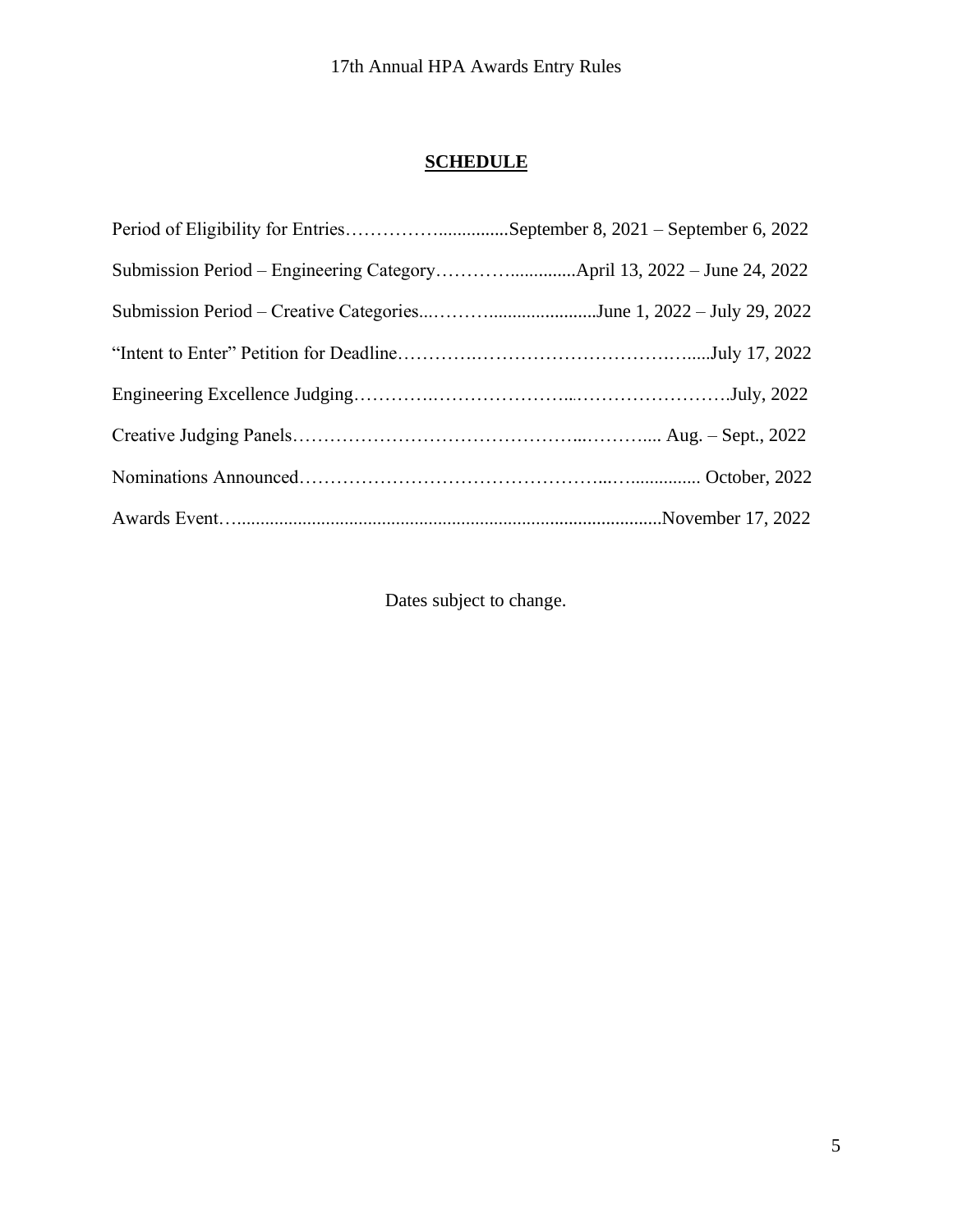# **CATEGORIES**

The categories in which the HPA may issue an award are:

- 1. Outstanding Color Grading Theatrical Feature
- 2. Outstanding Color Grading Episode or Non-Theatrical Feature
- 3. Outstanding Color Grading Documentary/Nonfiction
- 4. Outstanding Color Grading Commercial
- 5. Outstanding Editing Theatrical Feature
- 6. Outstanding Editing: Documentary/Nonfiction Theatrical Feature
- 7. Outstanding Editing Episode or Non-Theatrical Feature (30 Minutes and Under)
- 8. Outstanding Editing Episode or Non-Theatrical Feature (Over 30 minutes)
- 9. Outstanding Editing: Documentary/Nonfiction Episode or Non-Theatrical Feature
- 10. Outstanding Sound (Design, Editing, Mixing) Theatrical Feature
- 11. Outstanding Sound (Design, Editing, Mixing) Episode or Non-Theatrical Feature
- 12. Outstanding Sound (Design, Editing, Mixing) Documentary/Nonfiction
- 13. Outstanding Visual Effects Theatrical or Non-Theatrical Feature
- 14. Outstanding Visual Effects Episode or Series Season
- 15. Outstanding Supporting Visual Effects Episode or Series Season

#### Special Awards:

- 1. Engineering Excellence
- 2. HPA Judges Award for Creativity and Innovation
- 3. Outstanding Achievement in Restoration
- 4. Charles S. Swartz Award
- <span id="page-5-0"></span>5. Lifetime Achievement Award

# **SECTION A: ELIGIBILITY**

- 1. Eligible Material
	- **a. An eligible Theatrical Feature** must have premiered during the Period of Eligibility for Entries and have run in a commercial theater for a paying audience for at least one week. Documentary/Nonfiction projects are excluded and should be entered in the Documentary categories. Features that had a previously planned theatrical release but were initially made available on a commercial streaming or VOD service due to the pandemic may qualify as eligible in the theatrical feature category.
	- **b. An eligible Episode, or Episodic Season for VFX (includes an episode of an Episodic Series, Pilot, Miniseries or Special) or Non-Theatrical Feature** that had no plans for theatrical distribution, must have premiered during the Period of Eligibility for Entries and must have been broadcast on a network, pay or basic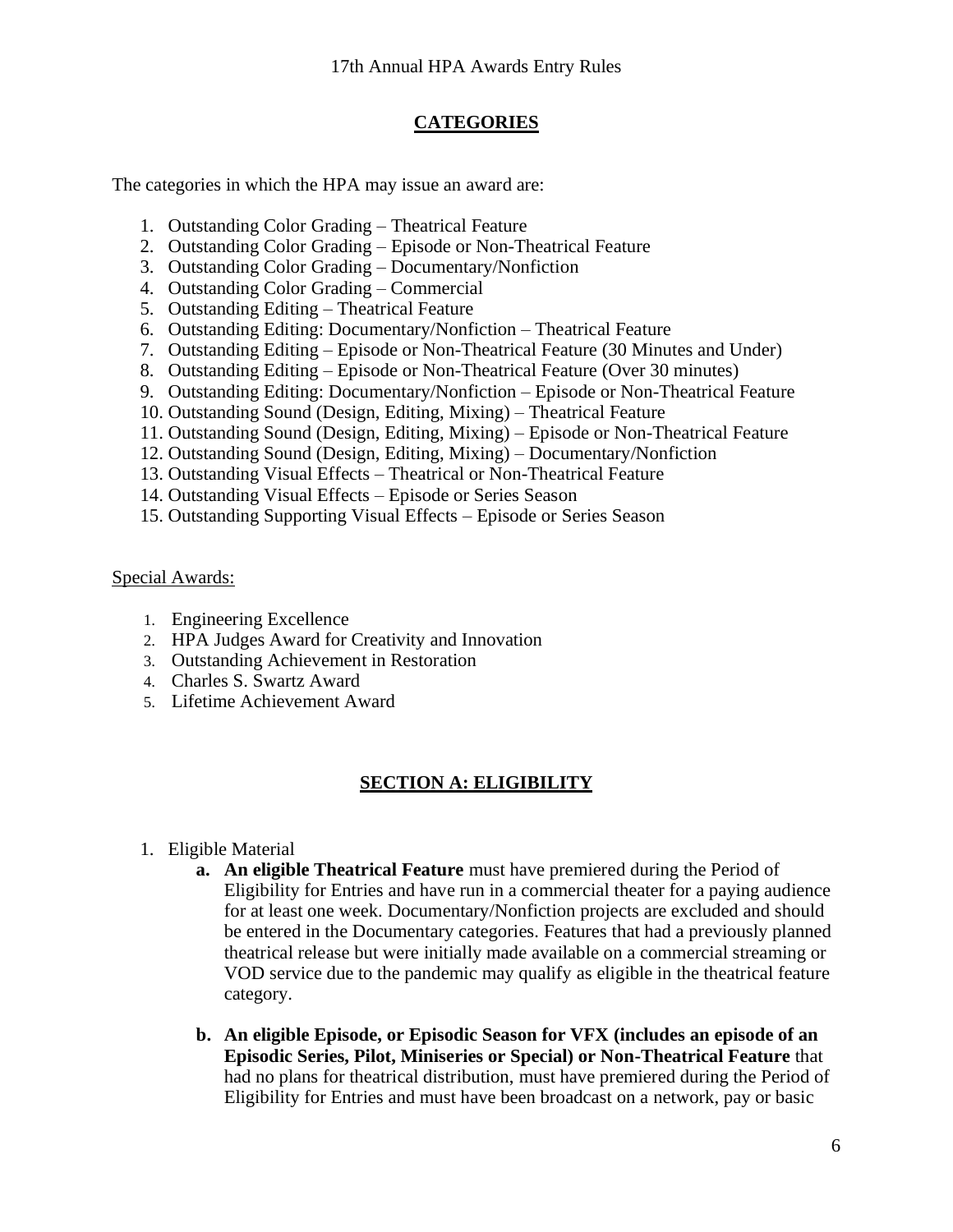cable, satellite network or online distribution platform. Documentary/Nonfiction projects are excluded and should be entered in the Documentary categories.

- **c. An eligible Documentary/Nonfiction Theatrical Feature, Non-Theatrical Feature or Episode (includes an episode of an Episodic Series, Pilot, Miniseries or Special)** is primarily comprised of documentary or produced nonfiction content, dealing creatively with cultural, artistic, historical, social, scientific, economic, or other subjects. It may be photographed in actual occurrence, or may employ partial reenactment, stock footage or archival footage, stills, animation, stop-motion, or other techniques. Stories should be substantively told with documentary elements or produced Nonfiction content.
- **d. An eligible Commercial** must have premiered during the Period of Eligibility for Entries and aired on a network, pay or basic cable or satellite network, or have been delivered digitally as part of an online advertising campaign.
- 2. Only the credited creative talent (such as picture and sound editors, colorists, sound designers, sound mixers, visual effects and compositing artists, visual effects supervisors and visual effects producers each an "Entrant") is eligible to receive an award in the specified categories.
- 3. Special Awards Category Submissions: See Section H.
- 4. In the event that the eligibility of an Entrant is questionable, HPA may request additional information from the submitter. Additional administrative fees may apply if the HPA Awards Committee must request additional information or Submitter requests changes to an Awards Submission after the entry deadline date.
- <span id="page-6-0"></span>5. **Entries not meeting the above criteria will be disqualified.**

# **SECTION B: GENERAL SUBMISSION PROCEDURES**

- 1. Entries may be submitted by any of the following individuals (the "Submitter"):
	- i. The Entrant;
	- ii. The Project's Producer, VFX Supervisor or Post Production Supervisor (depending on Category);
	- iii. The Project's Director;
	- iv. The Facility Producer, VFX Producer or the Supervisor (depending on Category) at the film studio and/or post production facility at which the work was performed.
- 2. The Project or work that is the subject of a submission is referred to herein as the "Work."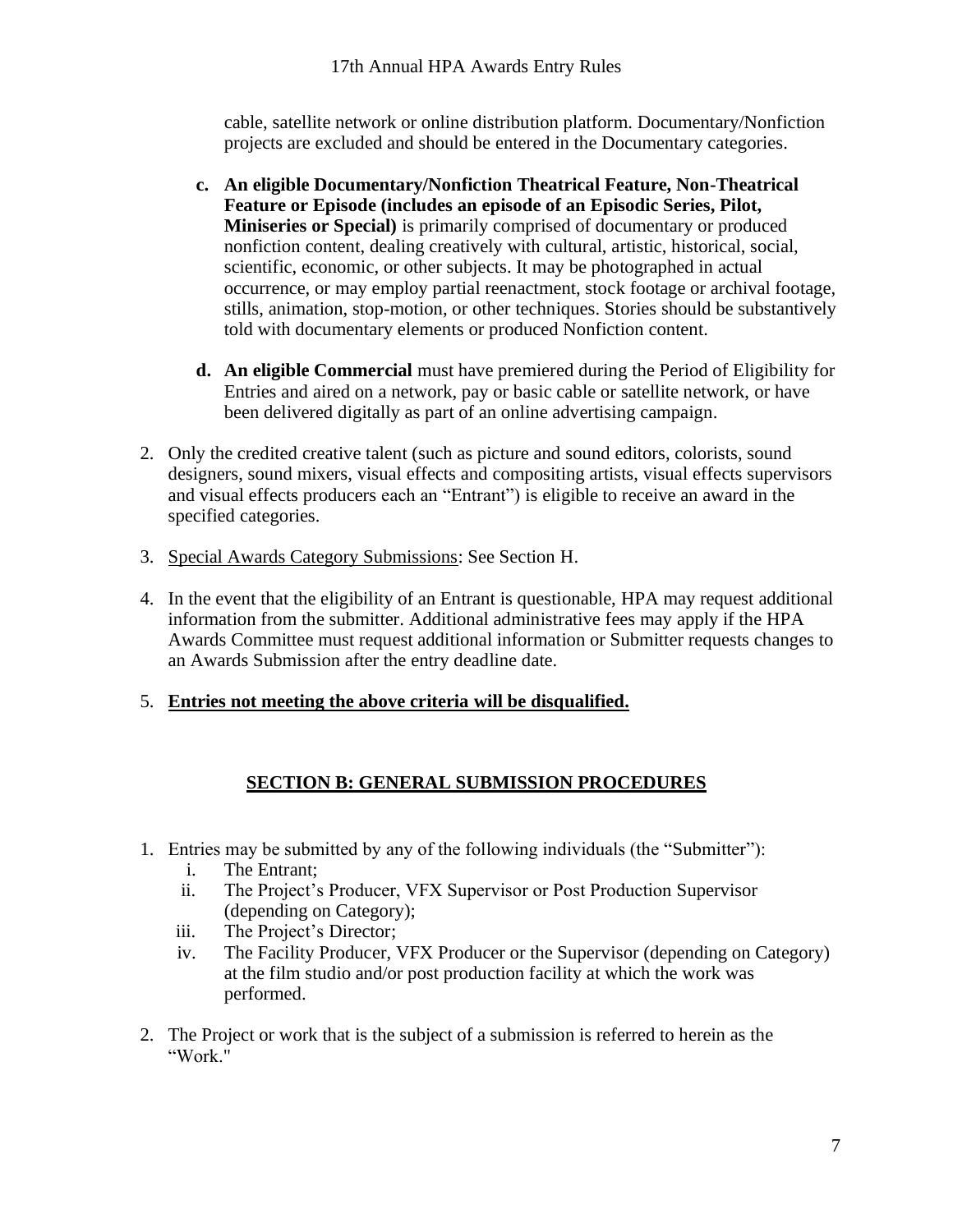- 3. **By submitting an entry, Submitters confirm that all entry information is complete, true, and correct. The HPA has no liability for, or obligation to, correct any incorrect information such as missing information, misspelled names, ballot listings or subsequent incorrect publicity that are the result of incorrect information submitted on the entries.**
- 4. **Petition Guidelines:** Potential submissions that do not conform to one or more HPA Awards requirements, for example, number of entrants, premier date or ability to submit complete entry materials by the entry deadline; may petition the HPA Award Committee for an exception to the entry rules. Requests must be made, via e-mail to **[awards@HPAonline.com](mailto:awards@HPAonline.com)**, Attn: HPA Awards Committee, and provide a reason for the request and when possible, documentation proving the need for the request. Petitions and their accompanying submission forms MUST be received no later than the Petition for Exceptions Deadline indicated in the Schedule.
- 5. Each entry **must** be accompanied by:
	- i. A completed submission form;
	- ii. The required viewing materials, AND;
	- iii. Payment in US funds via check, credit card or ACH/EFT for the entry fee.
- 6. Online Submission forms are available on the HPA Awards upload site at (**<https://hpa.awardcore.com/login>**). Submission forms must be completed online to receive a **submission number** and begin the judging process.
	- i. Signatures for individuals named on the entry form are **not required** as part of the initial submission process. Entries that move forward to the nomination round, will be asked to provide approval signatures at the time of nomination.
- 7. **By submitting the entry form an Entrant(s) or Submitter states that they have read the HPA Awards Entry Rules and have submitted an entry in accordance with all stated policies.**
- 8. If the Submission receives a nomination, the submitter will be responsible for obtaining approval in accordance with the following:
	- The Project's Producer, Supervisor or other production representative confirming the Entrant(s) eligibility **(Exception for Editing – Theatrical Feature and Editing – Episode or Non-Theatrical Feature categories)**
	- ii. If the work was done at a facility or by an artist(s) while employed at or engaged by a facility, an authorized representative of the facility acknowledging entry submission **(Exception for Editing – Theatrical Feature and Editing – Episode or Non-Theatrical Feature categories)**
	- iii. The Project's Supervising Sound Editor, or other most senior member of the sound team for Outstanding Sound categories.
	- iv. The Project's the most senior member of the visual effects team for Outstanding Visual Effects Categories.
- 9. In the event that any individual who is a "required signature" is not available to sign the submission form before the nominations are officially announced in October, 2022, this individual must do the following to validate the entry form: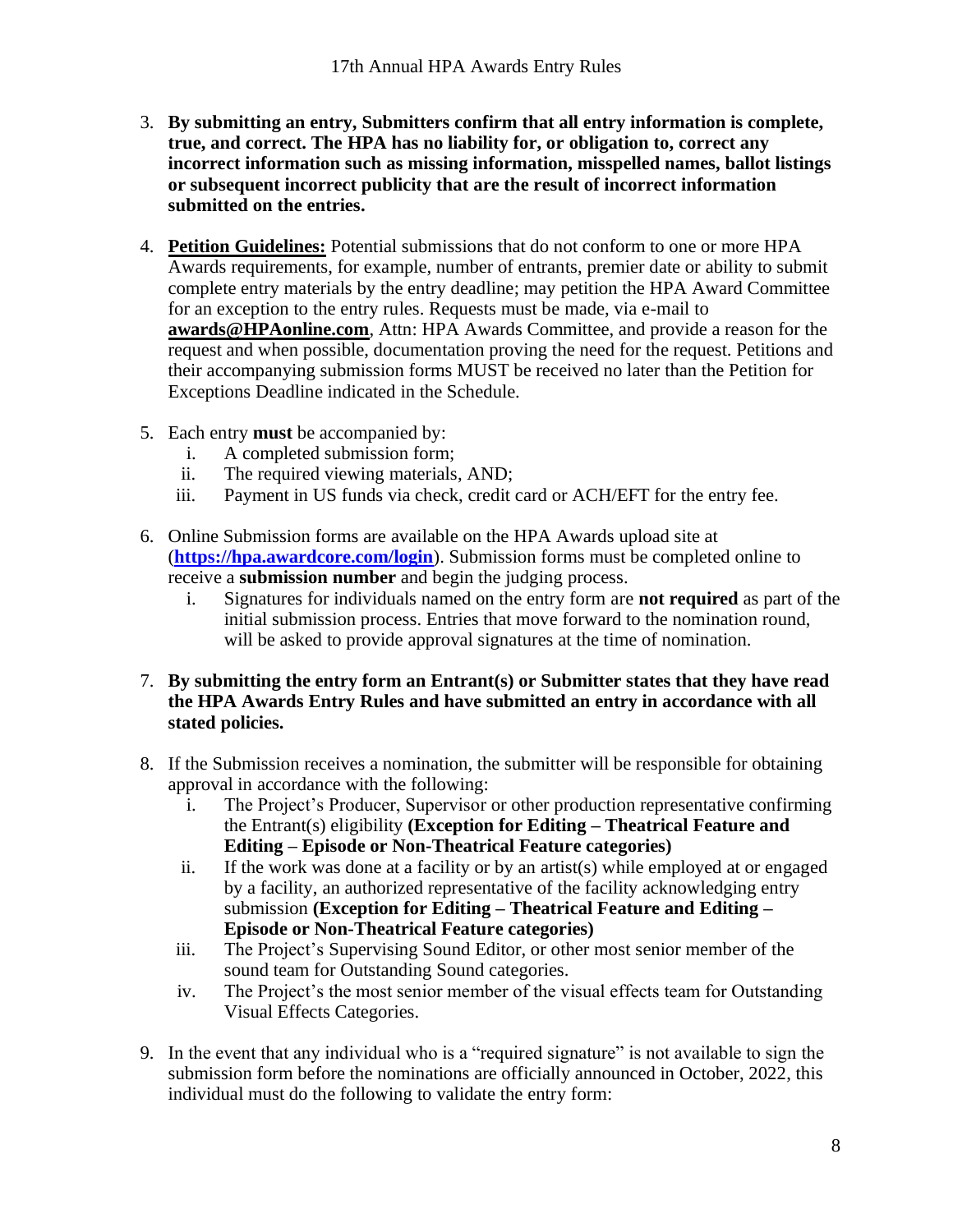- i. E-mail **[awards@HPAonline.com](mailto:info@hpaawards.net)**, Attn: Awards Committee that they agree with the entry submission and indicate which signature they are providing via e-mail.
- ii. Alternatively, the entry's submitter may e-mail a scanned copy of an approval email to the HPA office at **[awards@HPAonline.com](mailto:info@hpaawards.net)**.
- 10. Only one (1) submission per entry form is permitted. Entry forms containing multiple submissions will not be accepted.
- 11. Entries must be submitted by 5:00 p.m. PDT on the last day of the Submission Period indicated in the Schedule.
- 12. **DO NOT COMBINE MULTIPLE ENTRIES ON A SINGLE DCP or Pro Res 422 HQ file.** No such entries will be accepted, and each entry will have to be re-submitted on a separate DCP or Pro Res 422 HQ file by the end of the Submission Period, as specified in the schedule.
- 13. Entries that have been edited or otherwise altered from their original release or broadcast form will be disqualified.
- 14. Audio on a submission must be the sound from the original release or broadcast and may not be altered.
- 15. Only the approved HPA Awards slate, will be accepted at the head of the viewing materials. After submitting an entry form at (**[https://hpa.awardcore.com](https://hpa.awardcore.com/)**) a personalized slate will be downloadable.
- 16. **Total Run Time (TRT):** For all creative category entries except the Visual Effects categories the **TRT** should include the length of the content only.
	- i. Visual Effects entries should have only one **TRT** running from the beginning of the clip to the end of the "making of" segment.
- 17. Pro Res 422 HQ File Media Guidelines For all categories other than Outstanding Color Grading - Theatrical Feature and all Outstanding Editing categories:
	- i. Codec Pro Res 422 HQ
	- ii. Color Space Rec 709, gamma 2.4
	- iii. Resolution 1920 x 1080
	- iv. 23.98 fps
	- v. Viewing materials can be uploaded as part of the entry submission process at **[https://hpa.awardcore.com](https://hpa.awardcore.com/)**. See section D (page 21) for a complete walk through of the entry submission process.
- 18. H.264 File Media Guidelines Editing for Episode or Non-Theatrical Feature category ONLY:
	- i. 1920 x 1080P H.264 High Profile Chroma 4:2:0 or 4:2:2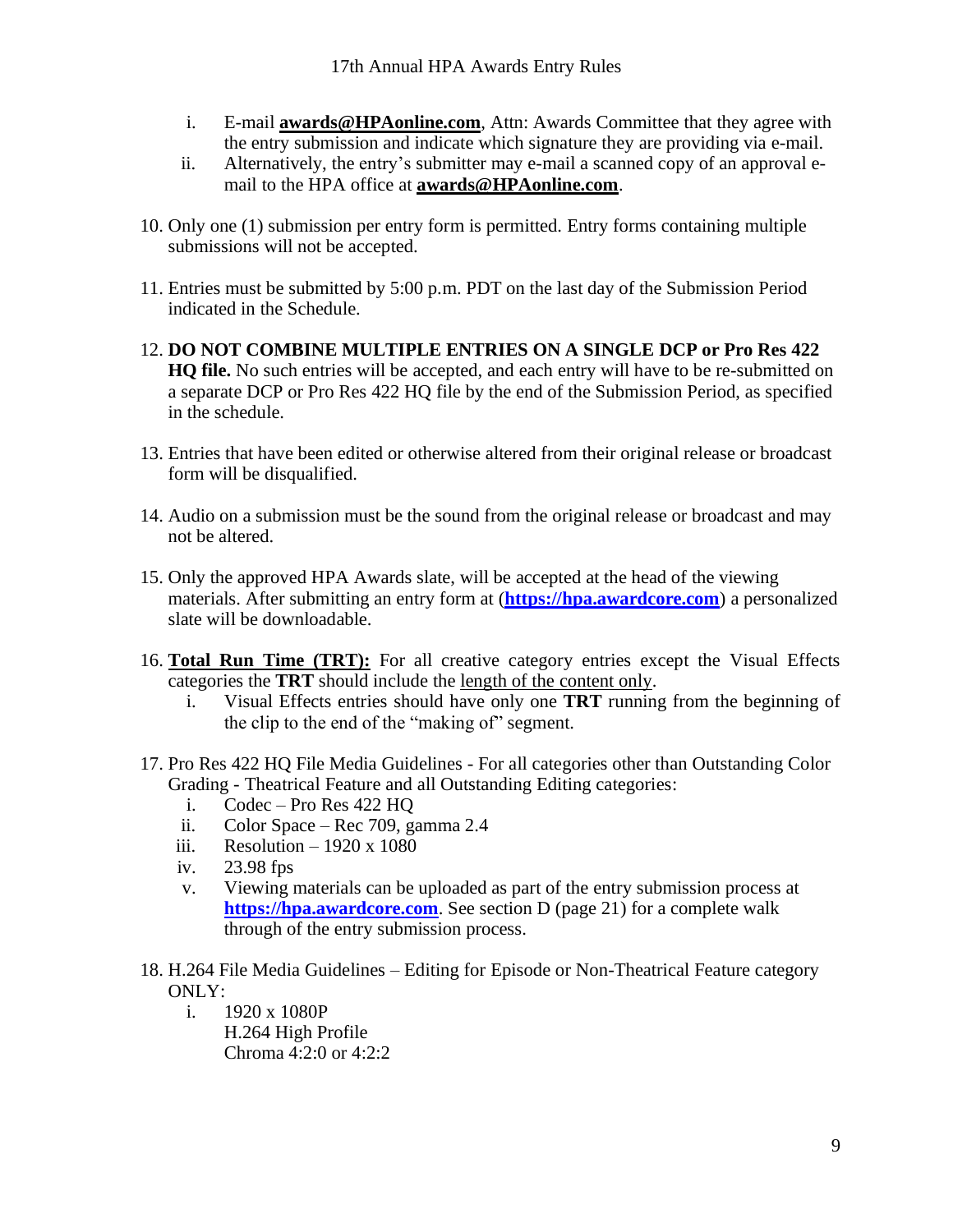#### **HPA Awards reserves the right to disqualify, at any stage of the competition, entries found to be ineligible.**

# <span id="page-9-0"></span>**SECTION C: CATEGORY DESCRIPTIONS & SPECIFIC SUBMISSION PROCEDURES**

<span id="page-9-1"></span>1. **Outstanding Color Grading – Theatrical Feature:** This award is to honor the overall achievement of the color grading within an entire Feature Film for a theatrical release. Features that had a previously planned theatrical release but were initially made available on a commercial streaming or VOD service due to the pandemic may qualify as eligible in the theatrical feature category.

**Eligibility:** The credited lead Colorist(s) of the project (maximum of 1 individual or 2 individuals for co-colored projects only).

| Category                                                         | <b>Submission</b><br>Length<br>(Maximum of - not<br>counting slates) | <b>Making Of</b><br>(Maximum of) | <b>Descriptive</b><br><b>Material</b> | <b>Viewing Material</b> |
|------------------------------------------------------------------|----------------------------------------------------------------------|----------------------------------|---------------------------------------|-------------------------|
| 1. Outstanding<br>Color Grading $-$<br><b>Theatrical Feature</b> | 5:00 of scenes in sequence<br>as they appeared in the film           | N/A                              | Required                              | Unencrypted DCP<br>file |

- a. Submissions in this category should be submitted as an unencrypted DCP file. Clip specs and preparation instructions will be sent to submitters after entry forms are submitted.
- b. Your viewing materials must be created following these instructions:
	- i. Five (5) seconds black;
	- ii. Ten (10) seconds of HPA Awards slate. It is required that the HPA Awards slate is used. A JPG image can be downloaded at **[https://hpa.awardcore.com](https://hpa.awardcore.com/)**;
	- iii. Five (5) minutes maximum of entry material;
	- iv. Information that could identify the company or people who worked on the project must not appear in the submission material. If they do, the entry will have to be re-submitted on a separate DCP by the end of the Submission Period, as specified in the schedule.
- c. **Required Descriptive Materials –** can include but not be limited to still pictures, storyboards and written copy that enhances the understanding of the entry or describes why the entry should be considered for an award. Entrants should assume that judges will have no more than 1 minute to review this material. Length is limited to no more than 2 pages, submitted as a word .doc or .pdf file. Descriptive Materials may not include the name of individuals or the facilities that did the work or offer opinions about the quality of the work. These materials should be uploaded to the HPA Awards online entry platform at **[https://hpa.awardcore.com](https://hpa.awardcore.com/)** following the HPA Awards entry form submission.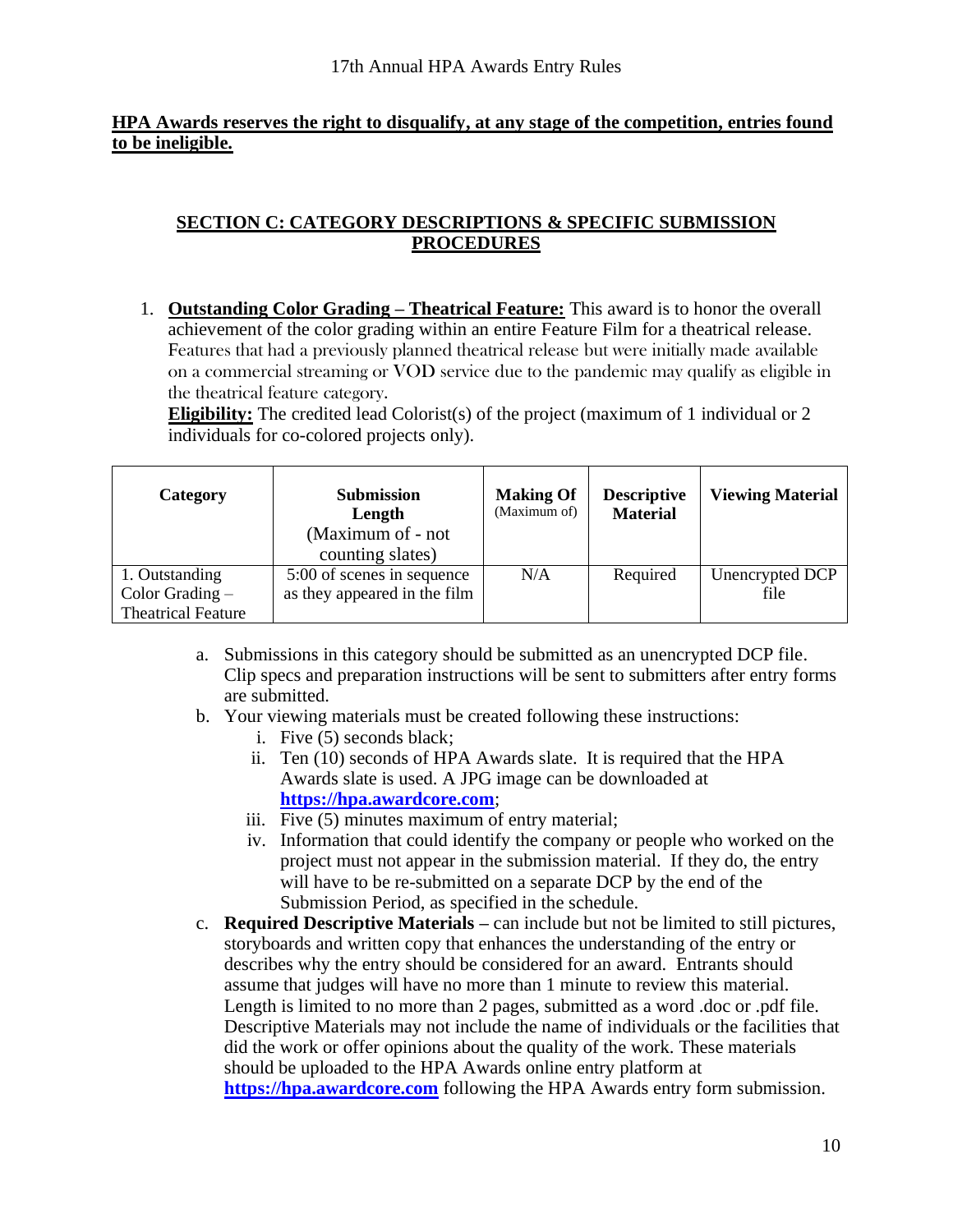<span id="page-10-0"></span>2. **Outstanding Color Grading – Episode or Non-Theatrical Feature:** This award is to honor the overall achievement of the color grading within an Episode (includes an episode of an Episodic Series, Pilot, Miniseries or Special) or Non-Theatrical Feature. **Eligibility:** The credited lead Colorist(s) of the project (maximum of 1 individual or 2 individuals for co-colored projects only).

| Category                                                                        | <b>Submission</b><br>Length<br>(Maximum of - not<br>counting slates) | <b>Making Of</b><br>(Maximum of) | <b>Descriptive</b><br><b>Material</b> | <b>Viewing Material</b>                     |
|---------------------------------------------------------------------------------|----------------------------------------------------------------------|----------------------------------|---------------------------------------|---------------------------------------------|
| 2. Outstanding Color<br>Grading $-$ Episode or<br><b>Non-Theatrical Feature</b> | 3:00 of scenes in<br>sequence as they<br>appeared in the episode     | N/A                              | N/A                                   | Pro Res 422 HQ<br>file via online<br>upload |

- a. Entries in this category may be submitted **without sound**. In the event that an entry is submitted without sound, it must be clearly labeled as such on the viewing material label and/or HPA Awards slate.
- b. Entry Material Specs:
	- i. Codec Pro Res 422 HQ
	- ii. Color Space Rec 709, gamma 2.4
	- iii. Resolution  $-1920 \times 1080$
	- iv. 23.98 fps
	- v. Viewing materials can be uploaded as part of the entry submission process at **[https://hpa.awardcore.com](https://hpa.awardcore.com/)**. See section D (page 21) for a complete walk through of the entry submission process.
	- vi. Please include SMPTE Color Bars at either the head or the tail of the material
- c. Your viewing materials must be created following these instructions:
	- i. Five (5) seconds black;
	- ii. Ten (10) seconds of HPA Awards slate. It is required that the HPA Awards slate is used. A JPG image can be downloaded at **[https://hpa.awardcore.com](https://hpa.awardcore.com/)**;
	- iii. Three (3) minutes maximum of entry material;
	- iv. Information that could identify the company or people who worked on the project must not appear in the submission material. If they do, the entry will have to be re-submitted by the end of the Submission Period, as specified in the schedule.
- <span id="page-10-1"></span>3. **Outstanding Color Grading – Documentary/Nonfiction:** This award is to honor the overall achievement of the color grading within a Documentary/Nonfiction Feature or Episode (includes an episode of an Episodic Series, Pilot, Miniseries or Special). **Eligibility:** The credited lead Colorist(s) of the project (maximum of 1 individual or 2 individuals for co-colored projects only).

| Category | <b>Submission</b><br>Length | Making Of<br>(Maximum<br>of | <b>Descriptive</b><br><b>Material</b> | <b>Viewing Material</b> |
|----------|-----------------------------|-----------------------------|---------------------------------------|-------------------------|
|----------|-----------------------------|-----------------------------|---------------------------------------|-------------------------|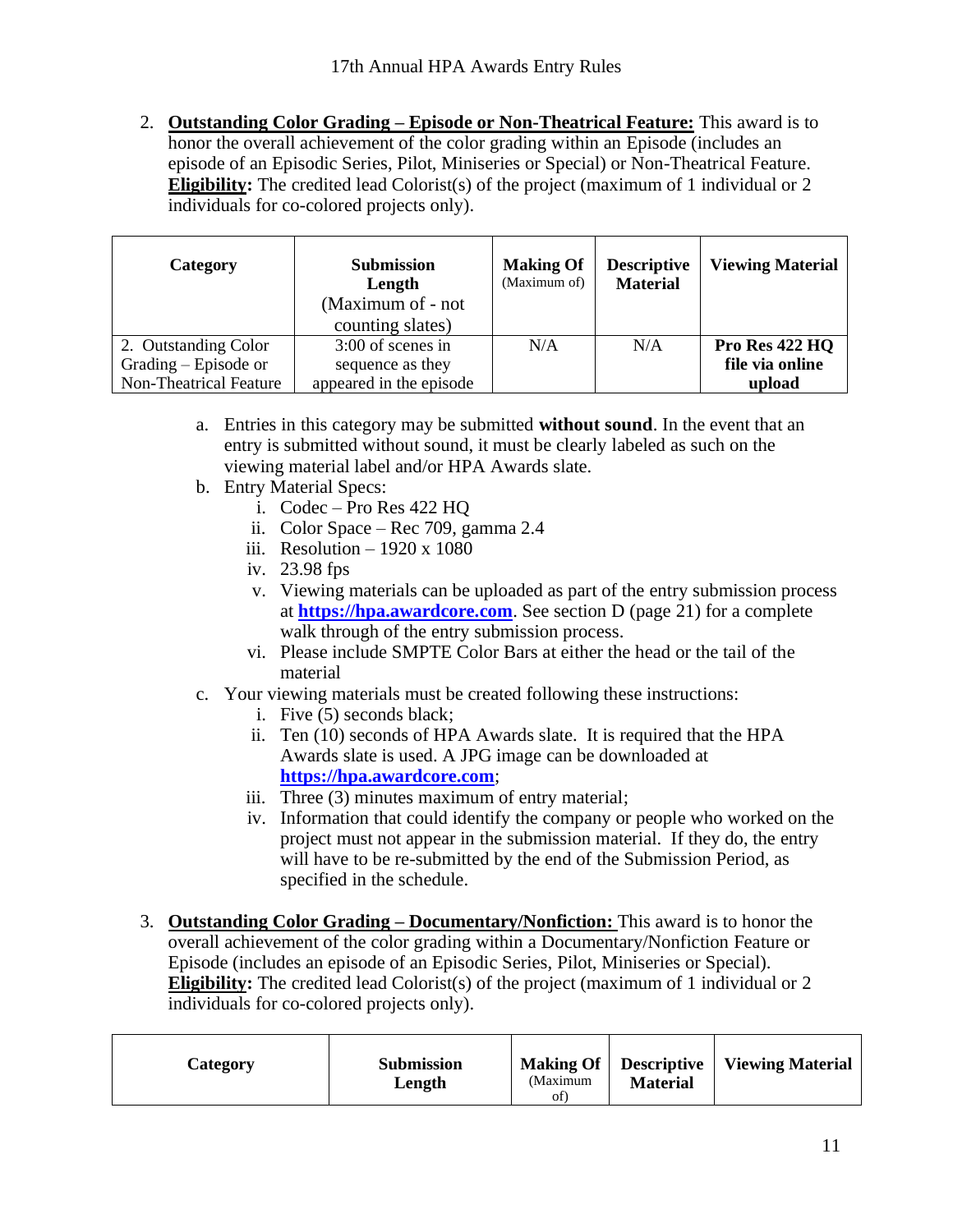|                        | (Maximum of - not)<br>counting slates) |     |     |                 |
|------------------------|----------------------------------------|-----|-----|-----------------|
| 3. Outstanding Color   | 3:00 of scenes in                      | N/A | N/A | Pro Res 422 HQ  |
| $Grading -$            | sequence as they                       |     |     | file via online |
| Documentary/Nonfiction | appeared in the episode                |     |     | upload          |

- a. Entries in this category may be submitted **without sound**. In the event that an entry is submitted without sound, it must be clearly labeled as such on the viewing material label and/or HPA Awards slate.
- b. Entry Material Specs:
	- i. Codec Pro Res 422 HQ
	- ii. Color Space Rec 709, gamma 2.4
	- iii. Resolution  $-1920 \times 1080$
	- iv. 23.98 fps
	- v. Viewing materials can be uploaded as part of the entry submission process at **[https://hpa.awardcore.com](https://hpa.awardcore.com/)**. See section D (page 21) for a complete walk through of the entry submission process.
	- vi. Please include SMPTE Color Bars at either the head or the tail of the material
- c. Your viewing materials must be created following these instructions:
	- i. Five (5) seconds black;
	- ii. Ten (10) seconds of HPA Awards slate. It is required that the HPA Awards slate is used. A JPG image can be downloaded at **[https://hpa.awardcore.com](https://hpa.awardcore.com/)**;
	- iii. Three (3) minutes maximum of entry material;
	- iv. Information that could identify the company or people who worked on the project must not appear in the submission material. If they do, the entry will have to be re-submitted by the end of the Submission Period, as specified in the schedule
- <span id="page-11-0"></span>4. **Outstanding Color Grading – Commercial:** This award is to honor the overall achievement of the color grading within a Commercial. Infomercials, corporate IDs or marks and company logos are not eligible in this or any other category. **Movie trailers are not eligible in this category.**

**Eligibility:** The lead colorist of the project (maximum of 1 individual).

| Category             | <b>Submission</b><br>Length<br>(Maximum of - not)<br>counting slates) | <b>Making Of</b><br>(Maximum<br>of) | <b>Descriptive</b><br><b>Material</b> | <b>Viewing Material</b> |
|----------------------|-----------------------------------------------------------------------|-------------------------------------|---------------------------------------|-------------------------|
| 4. Outstanding Color | $1:00$ continuous clip; for                                           | N/A                                 | N/A                                   | Pro Res 422 HQ          |
| Grading – Commercial | spots with 1:00 or less                                               |                                     |                                       | file via online         |
|                      | runtime, submit full project                                          |                                     |                                       | upload                  |

a. Entries in this category may be submitted **without sound**. In the event that an entry is submitted without sound, it must be clearly labeled as such on the viewing material label and/or HPA Awards slate.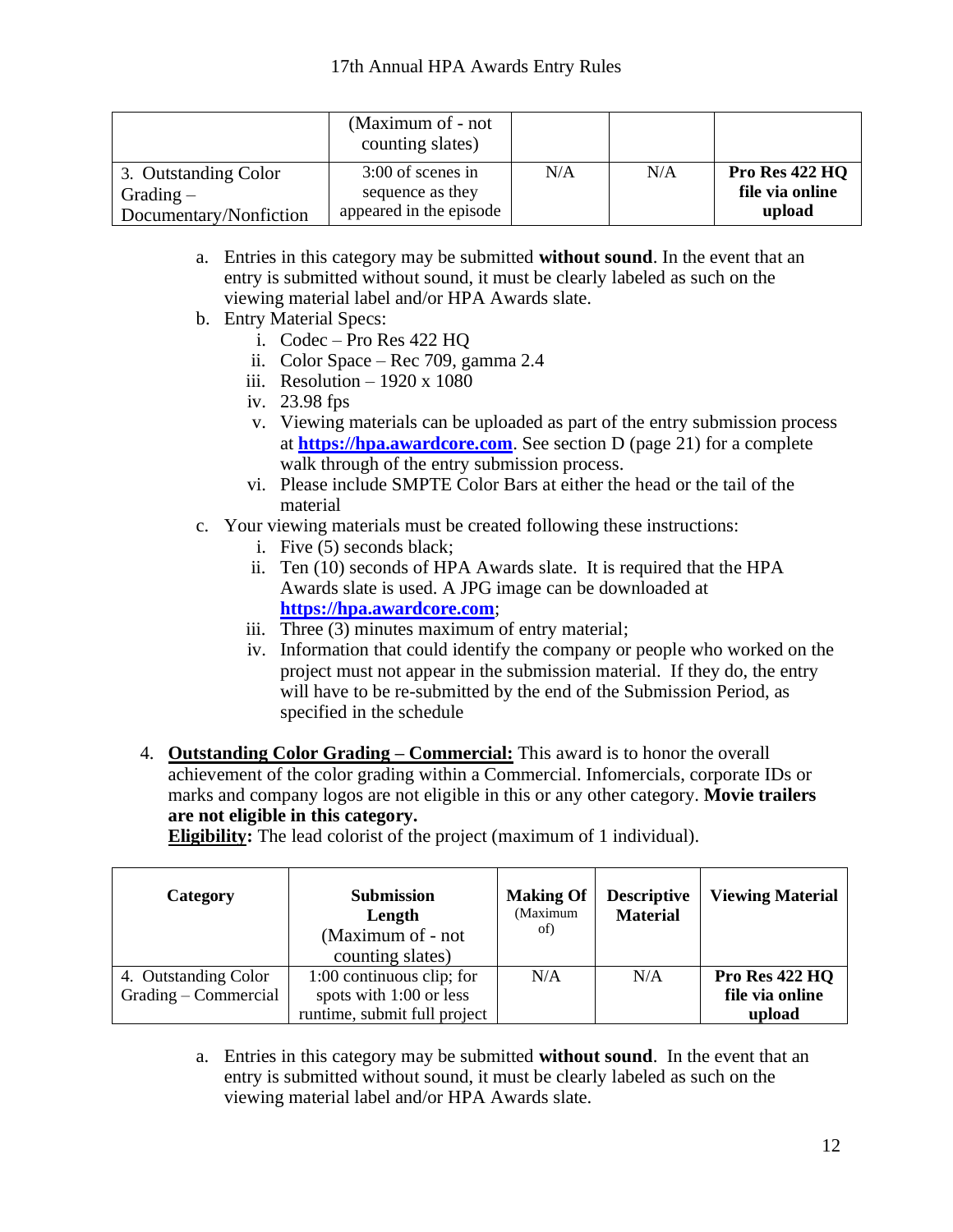- b. Entry Material Specs:
	- i. Codec Pro Res 422 HQ
	- ii. Color Space Rec 709, gamma 2.4
	- iii. Resolution  $-1920 \times 1080$
	- iv. 23.98 fps
	- v. Viewing materials can be uploaded as part of the entry submission process at **[https://hpa.awardcore.com](https://hpa.awardcore.com/)**. See section D (page 21) for a complete walk through of the entry submission process.
	- vi. Please include SMPTE Color Bars at either the head or the tail of the material
- c. Your viewing materials must be created following these instructions:
	- i. Five (5) seconds black;
	- ii. Ten (10) seconds of HPA Awards slate. It is required that the HPA Awards slate is used. A JPG image can be downloaded at **[https://hpa.awardcore.com](https://hpa.awardcore.com/)**;
	- iii. One (1) minute maximum of entry material;
	- iv. Information that could identify the company or people who worked on the project must not appear in the submission material. If they do, the entry will have to be re-submitted by the end of the Submission Period, as specified in the schedule.
- <span id="page-12-0"></span>5. **Outstanding Editing – Theatrical Feature:** This award is to honor the overall achievement of the editing within an entire Feature Film for a theatrical release. Features that had a previously planned theatrical release but were initially made available on a commercial streaming or VOD service due to the pandemic may qualify as eligible in the theatrical feature category.

**Eligibility:** The credited lead Editor(s) of the project (maximum of 1 individual or 2 individuals for credited co-edited projects only).

| Category                                                | <b>Submission</b><br>Length<br>(Maximum of - not<br>counting slates) | <b>Making</b><br>Of<br>(Maximum<br>of) | <b>Descriptive</b><br><b>Material</b> | <b>Viewing Material</b>          |
|---------------------------------------------------------|----------------------------------------------------------------------|----------------------------------------|---------------------------------------|----------------------------------|
| 5. Outstanding Editing $-$<br><b>Theatrical Feature</b> | N/A                                                                  | N/A                                    | N/A                                   | No viewing<br>materials required |

- a. No viewing materials are required in this category. **(Note: nominees will be asked to submit a clip for use at the Awards Show.)**
- b. **Producer and facility signatures are not required in this category.**
- <span id="page-12-1"></span>6. **Outstanding Editing: Documentary/Nonfiction – Theatrical Feature:** This award is to honor the overall achievement of the editing within an entire Documentary/Nonfiction Feature Film for a theatrical release. Features that had a previously planned theatrical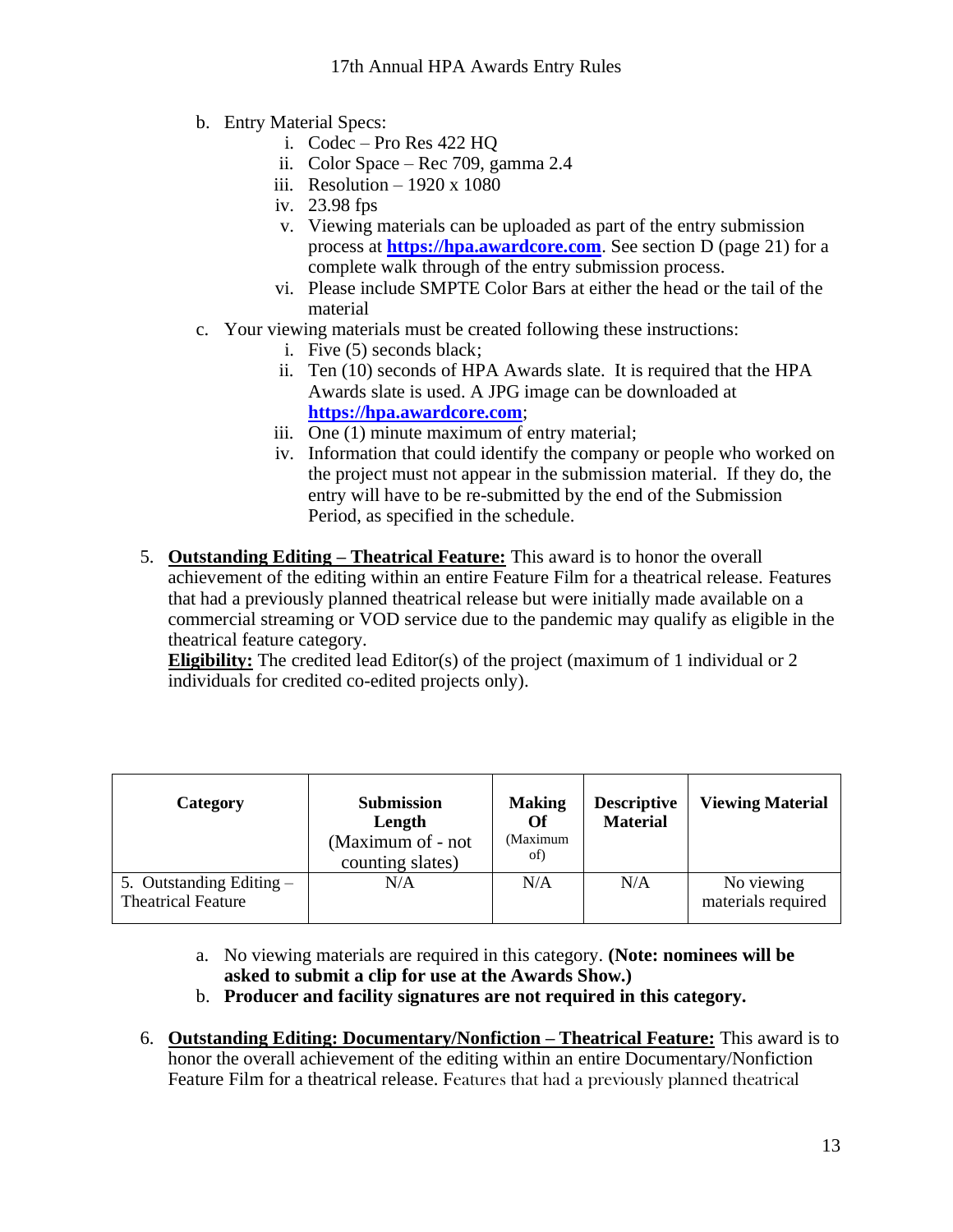release but were initially made available on a commercial streaming or VOD service due to the pandemic may qualify as eligible in the theatrical feature category.

**Eligibility:** The credited lead Editor(s) of the project (maximum of 1 individual or 2 individuals for credited co-edited projects only).

| Category                                                                         | <b>Submission</b><br>Length<br>(Maximum of - not<br>counting slates) | <b>Making</b><br>Of<br>(Maximum<br>of) | <b>Descriptiv</b><br><b>Material</b> | <b>Viewing</b><br><b>Material</b>   |
|----------------------------------------------------------------------------------|----------------------------------------------------------------------|----------------------------------------|--------------------------------------|-------------------------------------|
| 6. Outstanding Editing:<br>Documentary/Nonfiction -<br><b>Theatrical Feature</b> | N/A                                                                  | N/A                                    | N/A                                  | No viewing<br>materials<br>required |

- a. No viewing materials are required in this category. **(Note: nominees will be asked to submit a clip for use at the Awards Show.)**
- b. **Producer and facility signatures are not required in this category.**
- <span id="page-13-0"></span>7. **Outstanding Editing – Episode or Non-Theatrical Feature (30 Minutes and Under):** This award is to honor the overall achievement of the editing within an Episode (includes an episode of an Episodic Series, Pilot, Miniseries or Special) or Non-Theatrical Feature with a running time of 30 minutes or less.

**Eligibility:** The credited lead Editor(s) of the project (maximum of 1 individual or 2 individuals for credited co-edited projects only).

| Category                                                     | <b>Submission</b><br>Length<br>(Maximum of -<br>not counting<br>slates) | <b>Making</b><br>Оf<br>(Maximum<br>of) | <b>Descriptive</b><br><b>Material</b> | <b>Viewing</b><br><b>Material</b> |
|--------------------------------------------------------------|-------------------------------------------------------------------------|----------------------------------------|---------------------------------------|-----------------------------------|
| 7. Outstanding Editing $-$<br>Episode (30 Minutes and Under) | <b>FULL</b><br><b>PROJECT</b>                                           | N/A                                    | N/A                                   | H.264 file via<br>online upload   |
| or Non-Theatrical Feature                                    |                                                                         |                                        |                                       |                                   |

- a. Entry Material Specs:
	- i. 1920 x 1080P
		- H.264 High Profile
		- Chroma 4:2:0 or 4:2:2
- b. Your viewing materials must be created following these instructions:
	- i. Five (5) seconds black;
		- ii. Ten (10) seconds of HPA Awards slate. It is required that the HPA Awards slate is used. A JPG image can be downloaded at **[https://hpa.awardcore.com](https://hpa.awardcore.com/)**.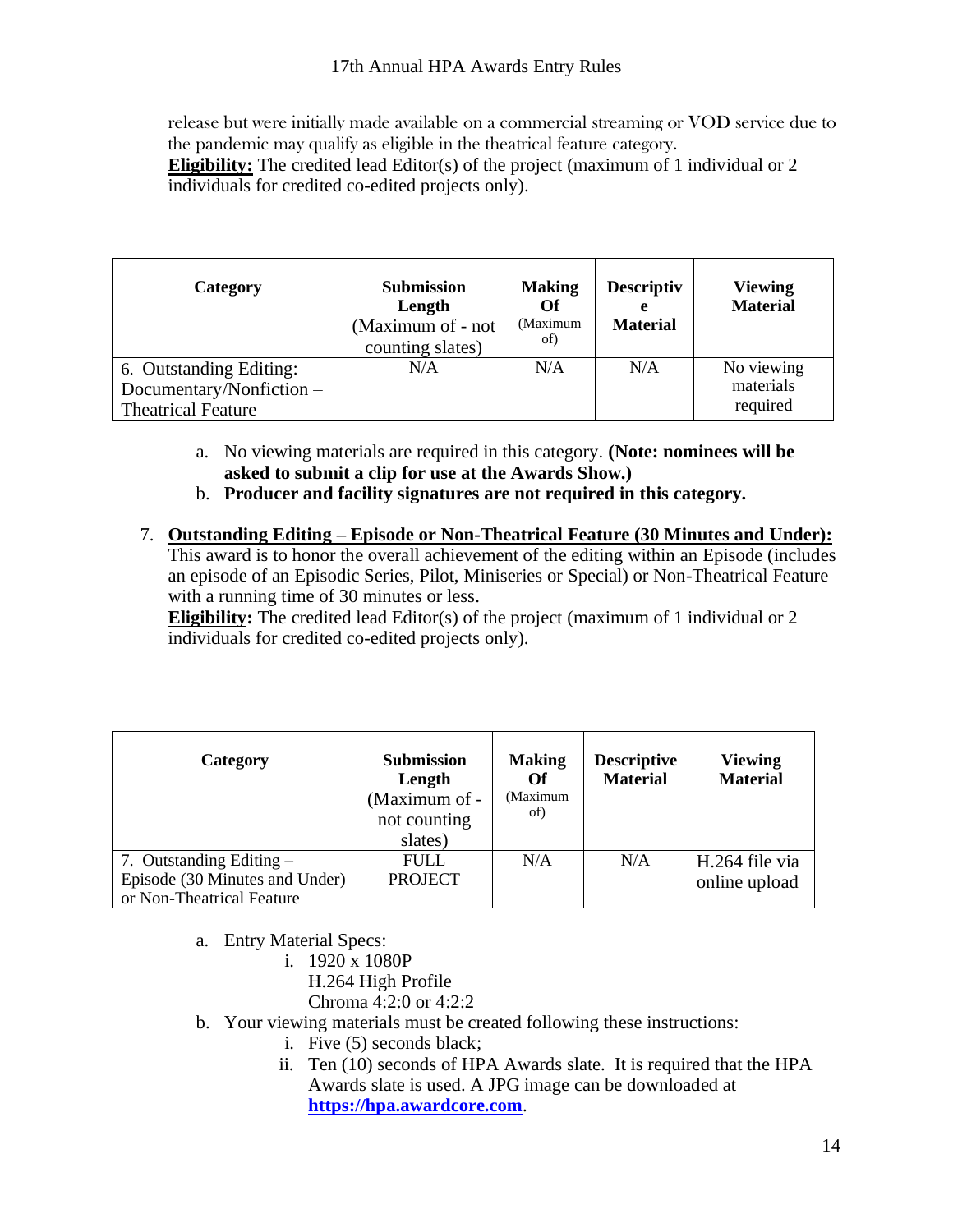- iii. The full program;
- iv. Information that could identify the company or people who worked on the project must not appear in the submission material. If they do, the entry will have to be re-submitted by the end of the Submission Period, as specified in the schedule.
	- An **exception** to the above rule is available, where a program can be submitted in its entirety including opening and closing credits. If you are an Editor, who would like to submit a project with credits please contact the HPA Awards committee at [awards@hpaonline.comt](mailto:awards@hpaonline.com)o request this exception.
- c. **Producer and Facility signatures are not required in this category.**
- <span id="page-14-0"></span>8. **Outstanding Editing – Episode or Non-Theatrical Feature (Over 30 Minutes):** This award is to honor the overall achievement of the editing within an Episode (includes an episode of an Episodic Series, Pilot, Miniseries or Special) or Non-Theatrical Feature, with a running time of 30 minutes or longer.

**Eligibility:** The credited lead Editor(s) of the project (maximum of 1 individual or 2 individuals for credited co-edited projects only).

| Category                                              | <b>Submission</b><br>Length<br>(Maximum of - not<br>counting slates) | <b>Making</b><br>Оf<br>(Maximum<br>of) | <b>Descriptive</b><br><b>Material</b> | <b>Viewing</b><br><b>Material</b> |
|-------------------------------------------------------|----------------------------------------------------------------------|----------------------------------------|---------------------------------------|-----------------------------------|
| 8. Outstanding Editing –<br>Episode (Over 30 Minutes) | <b>FULL PROJECT</b>                                                  | N/A                                    | N/A                                   | H.264 file via<br>online upload   |
| or Non-Theatrical Feature                             |                                                                      |                                        |                                       |                                   |

a. Entry Material Specs:

- i. 1920 x 1080P
	- H.264 High Profile

Chroma 4:2:0 or 4:2:2

- b. Your viewing materials must be created following these instructions:
	- i. Five (5) seconds black;
	- ii. Ten (10) seconds of HPA Awards slate. It is required that the HPA Awards slate is used. A JPG image can be downloaded at **[https://hpa.awardcore.com.](https://hpa.awardcore.com/)**
	- iii. The full program;
	- iv. Information that could identify the company or people who worked on the project must not appear in the submission material. If they do, the entry will have to be re-submitted by the end of the Submission Period, as specified in the schedule.
		- An **exception** to the above rule is available, where a program can be submitted in its entirety including opening and closing credits. If you are an Editor, who would like to submit a project with credits please contact the HPA Awards committee at [awards@hpaonline.com](mailto:awards@hpaonline.com) to request this exception.
- c. **Producer and Facility signatures are not required in this category.**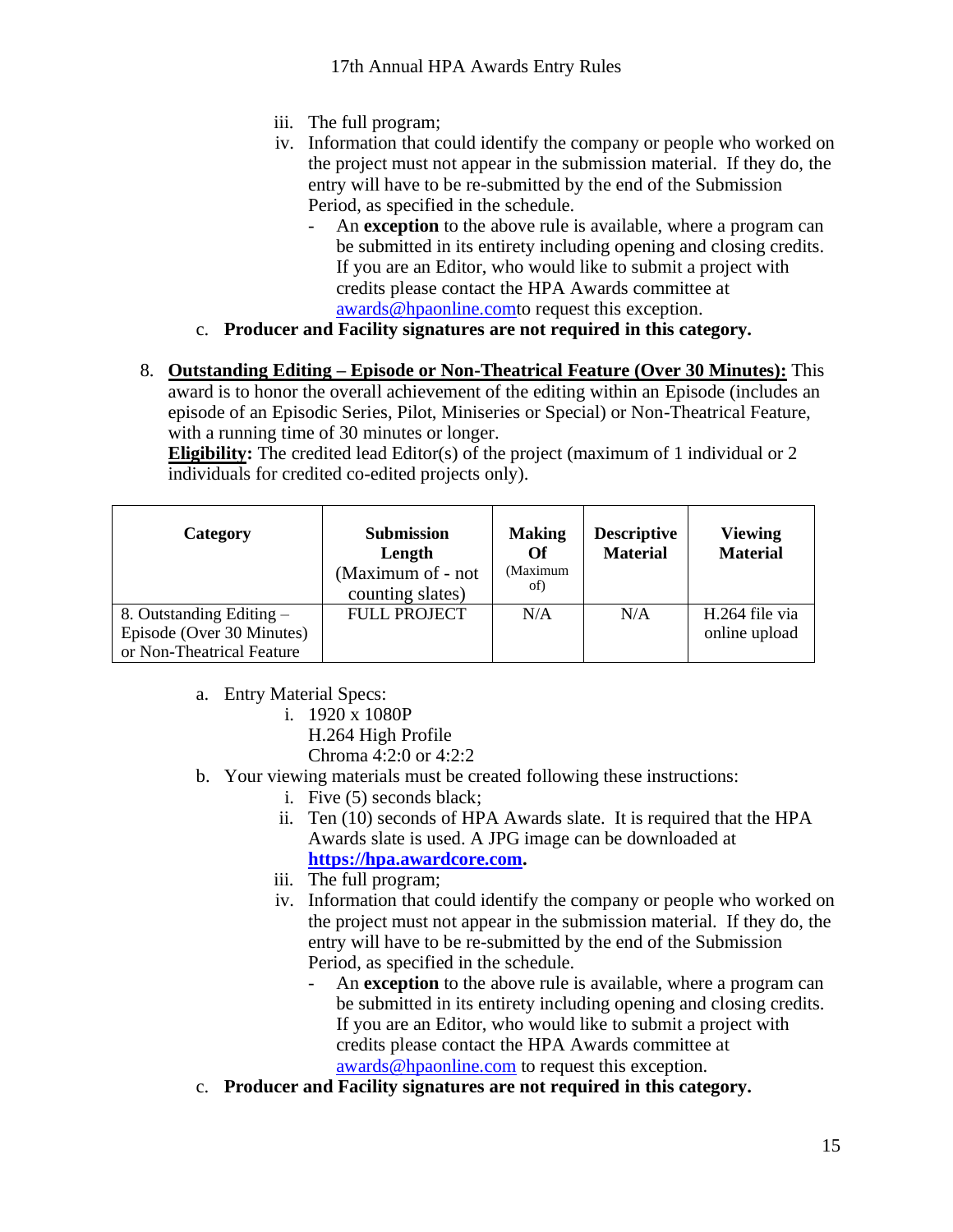<span id="page-15-0"></span>9. **Outstanding Editing: Documentary/Nonfiction – Episode or Non-theatrical Feature:**

This award is to honor the overall achievement of the editing within a Documentary/Nonfiction Episode (includes an episode of an Episodic Series, Pilot, Miniseries or Special) or Non-Theatrical Feature, with a running time of 30 minutes or longer.

**Eligibility:** The credited lead Editor(s) of the project (maximum of 1 individual or 2 individuals for credited co-edited projects only).

| Category                                                                                 | <b>Submission</b><br>Length<br>(Maximum of -<br>not counting<br>slates) | <b>Making Of</b><br>(Maximum<br>of) | <b>Descriptive</b><br><b>Material</b> | <b>Viewing</b><br><b>Material</b> |
|------------------------------------------------------------------------------------------|-------------------------------------------------------------------------|-------------------------------------|---------------------------------------|-----------------------------------|
| 9. Outstanding Editing:<br>Documentary/Nonfiction -<br>Episode or Non-theatrical Feature | <b>FULL PROJECT</b>                                                     | N/A                                 | N/A                                   | H.264 file via<br>online upload   |

- a. Entry Material Specs:
	- i. 1920 x 1080P
		- H.264 High Profile
		- Chroma 4:2:0 or 4:2:2
- b. Your viewing materials must be created following these instructions:
	- i. Five (5) seconds black;
	- ii. Ten (10) seconds of HPA Awards slate. It is required that the HPA Awards slate is used. A JPG image can be downloaded at **[https://hpa.awardcore.com](https://hpa.awardcore.com/)**.
	- iii. The full program;
	- iv. Information that could identify the company or people who worked on the project must not appear in the submission material. If they do, the entry will have to be re-submitted by the end of the Submission Period, as specified in the schedule.
		- An **exception** to the above rule is available, where a program can be submitted in its entirety including opening and closing credits. If you are an Editor, who would like to submit a project with credits please contact the HPA Awards committee at [awards@hpaonline.com](mailto:awards@hpaonline.com) to request this exception.
- c. **Producer and Facility signatures are not required in this category.**
- <span id="page-15-1"></span>10. **Outstanding Sound (Design, Editing, Mixing) – Theatrical Feature:** This award is to honor the overall achievement of the sound post-production work within an entire Feature Film for a theatrical release. Features that had a previously planned theatrical release but were initially made available on a commercial streaming or VOD service due to the pandemic may qualify as eligible in the theatrical feature category.

**Eligibility:** The credited Sound Designer(s), Editor(s), Lead Mixer(s); maximum of four (4) names.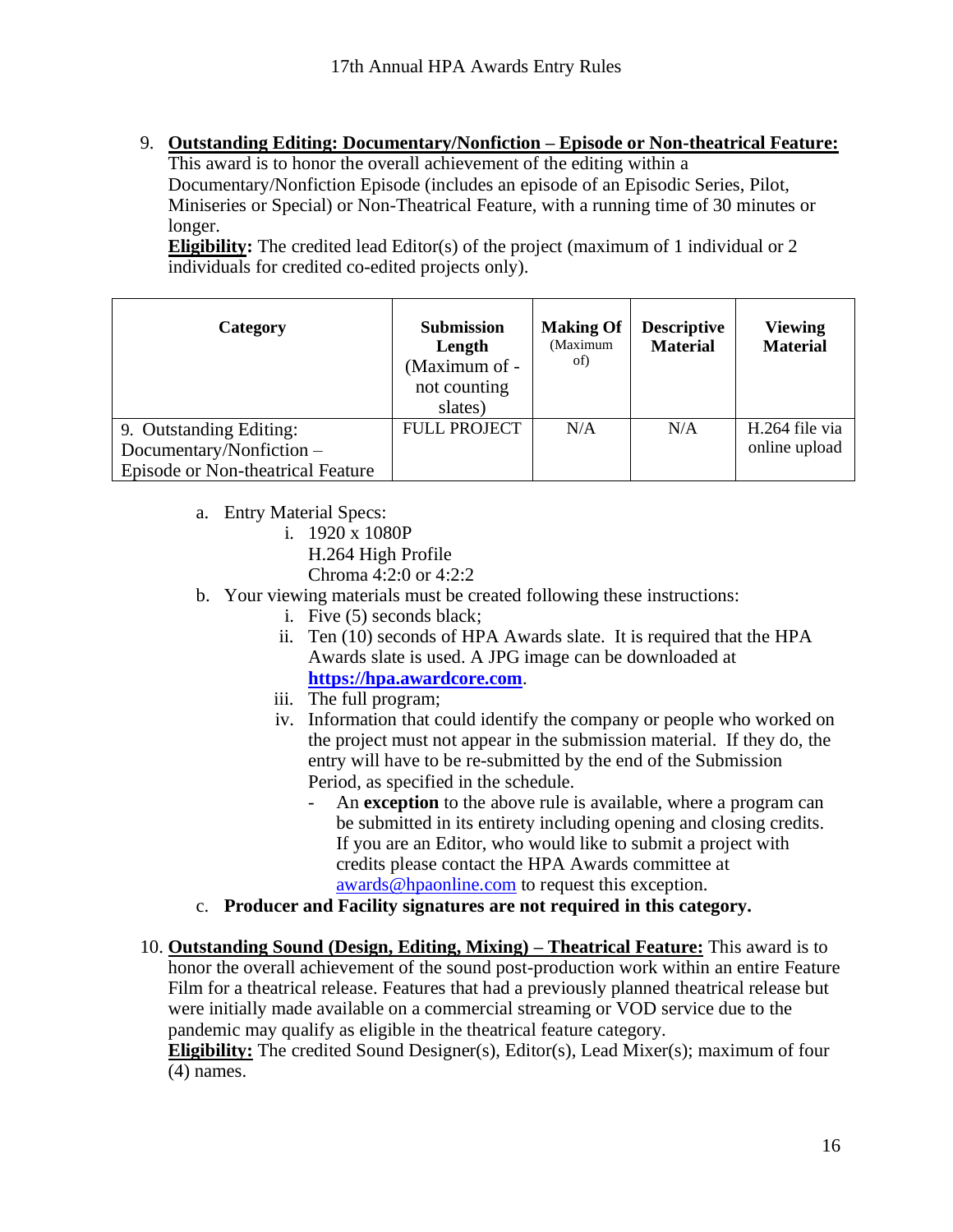| Category                              | <b>Submission</b><br>Length<br>(Maximum of - not)<br>counting slates) | <b>Making</b><br>Of<br>(Maximum<br>of) | <b>Descriptive</b><br><b>Material</b> | <b>Viewing</b><br><b>Material</b> |
|---------------------------------------|-----------------------------------------------------------------------|----------------------------------------|---------------------------------------|-----------------------------------|
| 10. Outstanding<br>Sound – Theatrical | 3:00 segment or series of<br>scenes in sequence as they               | N/A                                    | N/A                                   | Pro Res 422<br>HQ file via        |
| Feature                               | appeared in the film                                                  |                                        |                                       | online upload                     |

- a. Submissions to this category should be submitted on a Pro Res 422 HQ file. The viewing material should include **both** the completed sound mix for judging and matching video.
- b. Sound Specs: Audio PCM
	- i. 5.1 Sound with the following track assignments.
		- Track 1 Left
			- Track  $2 -$  Right
			- Track 3 Center
			- Track  $4 LFE$
			- Track  $5 LS$
			- Track  $6 RS$
- c. Entry Material Specs:
	- i. Codec Pro Res 422 HQ
	- ii. Color Space Rec 709, gamma 2.4
	- iii. Resolution  $-1920 \times 1080$
	- iv. 23.98 fps
	- v. Viewing materials can be uploaded as part of the entry submission process at **[https://hpa.awardcore.com](https://hpa.awardcore.com/)**. See section D (page 21) for a complete walk through of the entry submission process.
- d. Your viewing material must be created following these instructions:
	- i. Five (5) seconds black;
	- ii. Ten (10) seconds of HPA Awards slate. It is required that the HPA Awards slate is used. A JPG image can be downloaded at **[https://hpa.awardcore.com](https://hpa.awardcore.com/)**.
	- iii. Three (3) minutes maximum of entry material;
	- iv. Information that could identify the company or people who worked on the project must not appear in the submission material. If they do, the entry will have to be re-submitted by the end of the Submission Period, as specified in the schedule.
- e. Please note, in the event of a nomination, the Supervising Sound Editor, or other most senior member of the sound team included on the entry, must review the listed entrants and confirm, by signature, that the appropriate credited members of the sound team have been entered for Awards consideration.
- <span id="page-16-0"></span>11. **Outstanding Sound (Design, Editing, Mixing) – Episode or Non-Theatrical Feature:**

This award is to honor the overall achievement of the sound post production work within an Episode (includes an episode of an Episodic Series, Pilot, Miniseries or Special) or Non-Theatrical Feature.

**Eligibility:** The credited Sound Supervisor and Sound Designer(s), Editor(s) and Mixer(s); maximum of five  $(5)$  names.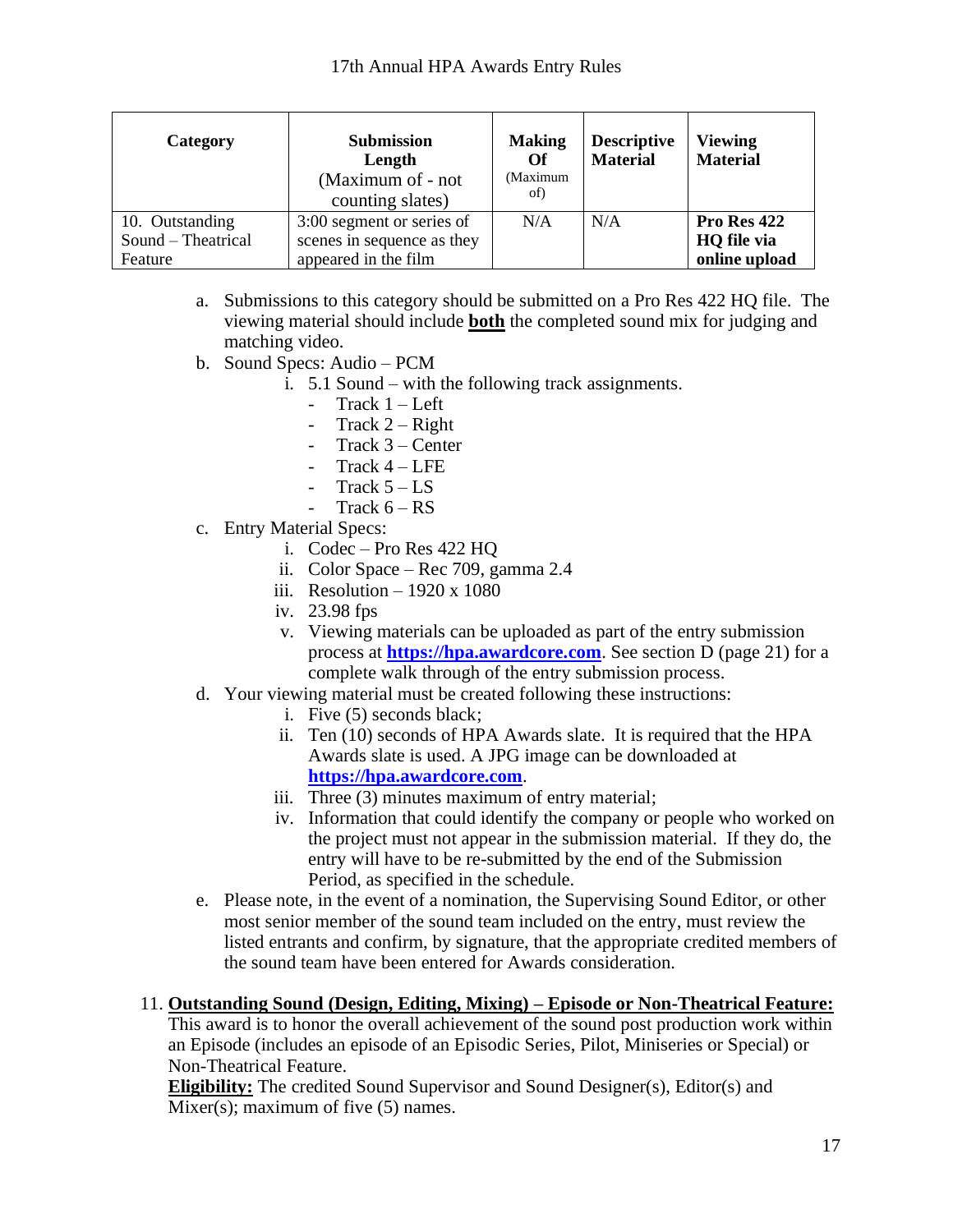| Category                  | <b>Submission</b><br>Length<br>(Maximum of - not<br>counting slates) | <b>Making</b><br>Of<br>(Maximum<br>of) | <b>Descriptive</b><br><b>Material</b> | <b>Viewing</b><br><b>Material</b> |
|---------------------------|----------------------------------------------------------------------|----------------------------------------|---------------------------------------|-----------------------------------|
| 11. Outstanding Sound $-$ | 3:00 segment or series of                                            | N/A                                    | N/A                                   | Pro Res 422                       |
| Episode or Non-           | scenes in sequence as they                                           |                                        |                                       | HQ file via                       |
| <b>Theatrical Feature</b> | appeared in the episode                                              |                                        |                                       | online upload                     |

- a. Submissions to this category should be submitted on a Pro Res 422 HQ file. The viewing material should include **both** the completed sound mix for judging and matching video.
- b. Sound Specs: Audio PCM
	- i. 5.1 Sound with the following track assignments:
		- Track  $1 Left$
		- Track  $2 Right$
		- $Track 3 Center$
		- Track 4 LFE
		- Track  $5 LS$
		- Track  $6 RS$
- c. Entry Material Specs:
	- i. Codec Pro Res 422 HQ
	- ii. Color Space Rec 709, gamma 2.4
	- iii. Resolution  $-1920 \times 1080$
	- iv. 23.98 fps
	- v. Viewing materials can be uploaded as part of the entry submission process at **[https://hpa.awardcore.com](https://hpa.awardcore.com/)**. See section D (page 21) for a complete walk through of the entry submission process.
- d. Your viewing material must be created following these instructions:
	- i. Five (5) seconds black;
	- ii. Ten (10) seconds of HPA Awards slate. It is required that the HPA Awards slate is used. A JPG image can be downloaded at **[https://hpa.awardcore.com](https://hpa.awardcore.com/)**;
	- iii. Three (3) minutes maximum of entry material;
	- iv. Information that could identify the company or people who worked on the project must not appear in the submission material. If they do, the entry will have to be re-submitted by the end of the Submission Period, as specified in the schedule.
- e. Please note, the Supervising Sound Editor, or other most senior member of the sound team included on the entry, must review the listed entrants and confirm, by signature, that the appropriate credited members of the sound team have been entered for Awards consideration.
- <span id="page-17-0"></span>12. **Outstanding Sound (Design, Editing, Mixing) – Documentary/Nonfiction:** This award is to honor the overall achievement of the sound post production work within a Documentary/Nonfiction Feature or Episode (includes an episode of an Episodic Series, Pilot, Miniseries or Special).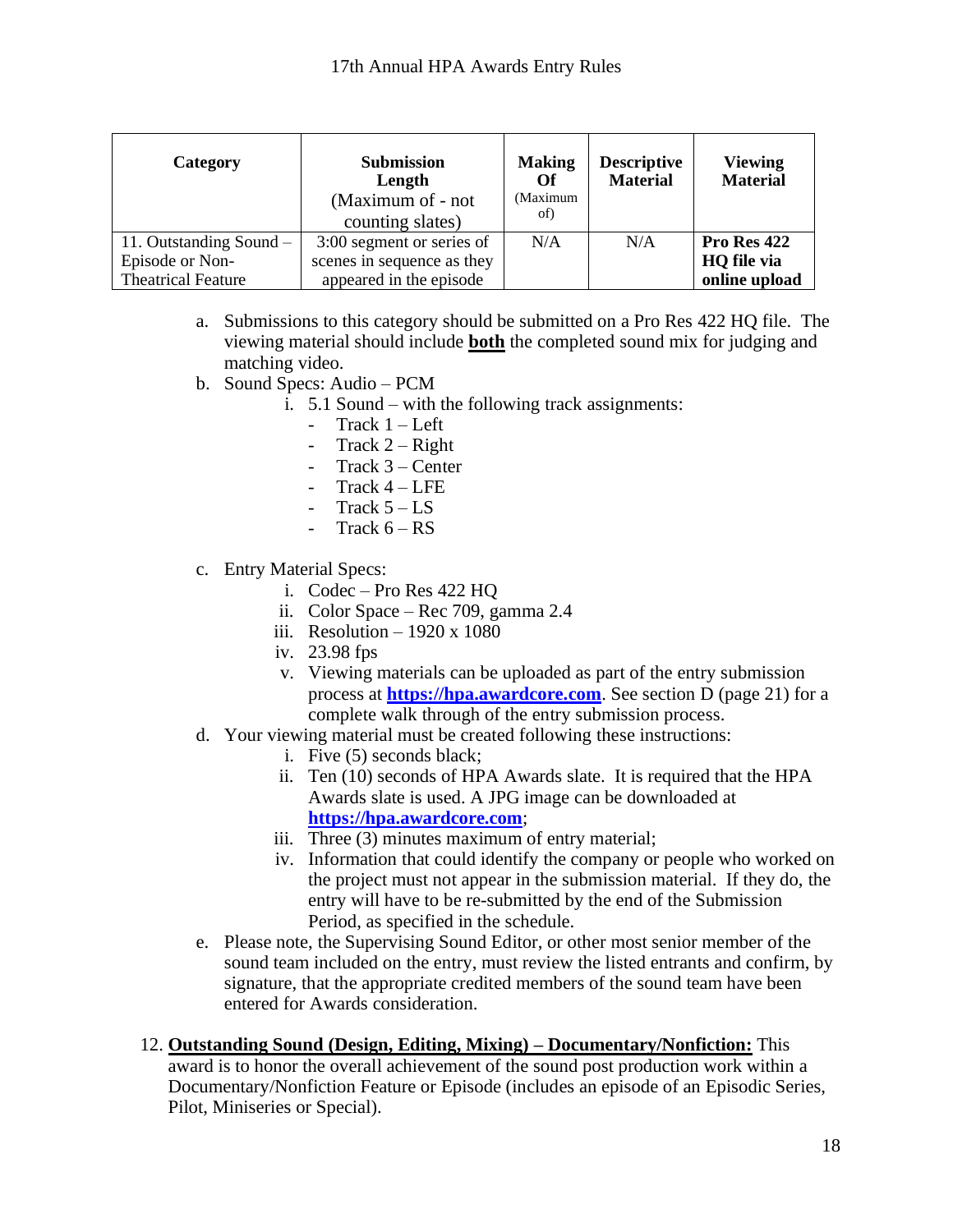**Eligibility:** The credited Sound Supervisor and Sound Designer(s), Editor(s) and Mixer(s); maximum of five  $(5)$  names.

| <b>Category</b>                                     | <b>Submission</b><br>Length<br>(Maximum of - not)<br>counting slates)              | <b>Making</b><br>Оf<br>(Maximum<br>of) | <b>Descriptive</b><br><b>Material</b> | <b>Viewing Material</b>                  |
|-----------------------------------------------------|------------------------------------------------------------------------------------|----------------------------------------|---------------------------------------|------------------------------------------|
| 12. Outstanding Sound $-$<br>Documentary/Nonfiction | 3:00 segment or series of<br>scenes in sequence as they<br>appeared in the episode | N/A                                    | N/A                                   | Pro Res 422 HQ file<br>via online upload |

- a. Submissions to this category should be submitted on a Pro Res 422 HQ file. The viewing material should include **both** the completed sound mix for judging and matching video.
- b. Sound Specs: Audio PCM
	- i. 5.1 Sound with the following track assignments:
		- Track  $1 Left$
		- Track  $2 -$  Right
		- Track 3 Center
		- Track  $4 LFE$
		- Track  $5 LS$
		- Track  $6 RS$
- c. Entry Material Specs:
	- i. Codec Pro Res 422 HQ
	- ii. Color Space Rec 709, gamma 2.4
	- iii. Resolution 1920 x 1080
	- iv. 23.98 fps
	- v. Viewing materials can be uploaded as part of the entry submission process at **[https://hpa.awardcore.com](https://hpa.awardcore.com/)**. See section D (page 21) for a complete walk through of the entry submission process.
- d. Your viewing material must be created following these instructions:
	- i. Five (5) seconds black;
	- ii. Ten (10) seconds of HPA Awards slate. It is required that the HPA Awards slate is used. A JPG image can be downloaded at **[https://hpa.awardcore.com](https://hpa.awardcore.com/)**.
	- iii. Three (3) minutes maximum of entry material;
	- iv. Information that could identify the company or people who worked on the project must not appear in the submission material. If they do, the entry will have to be re-submitted by the end of the Submission Period, as specified in the schedule.
- e. Please note, the Supervising Sound Editor, or other most senior member of the sound team included on the entry, must review the listed entrants and confirm, by signature, that the appropriate credited members of the sound team have been entered for Awards consideration.
- <span id="page-18-0"></span>13. **Outstanding Visual Effects – Theatrical or Non-Theatrical Feature:** The HPA Awards recognizes that multiple visual effects production companies and hundreds of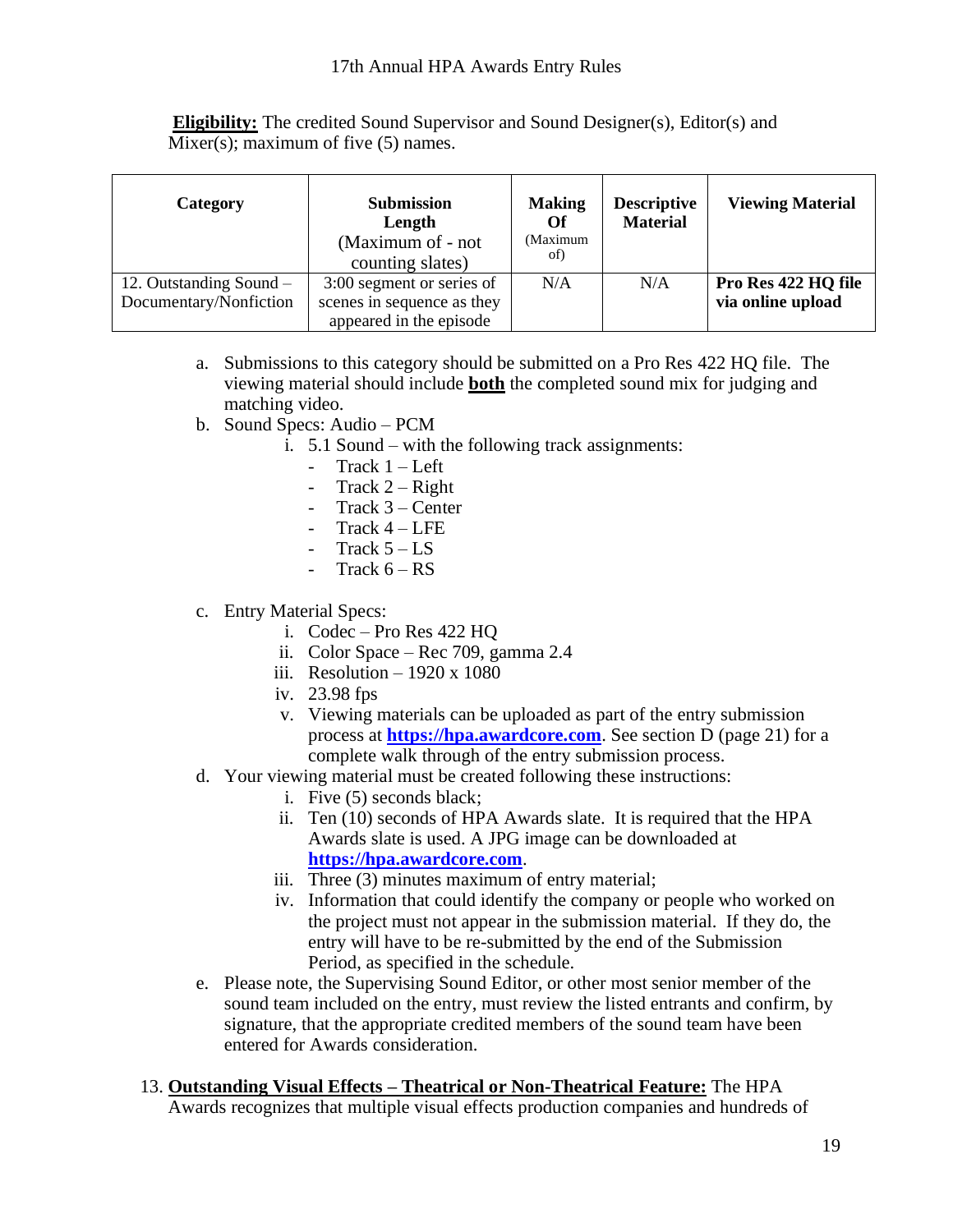artisans can contribute to the overall visual effects within an entire Feature. We seek to recognize and honor the contributions of these organizations and artisans. This award is to honor the outstanding achievement in visual effects in a sequence or sequences created by an artist or team of artists. Features that had a previously planned theatrical release but were initially made available on a commercial streaming or VOD service due to the pandemic qualify as eligible in the theatrical feature category.

Each facility or team may submit only one (1) entry per Feature Film.

Title sequences are excluded from this category.

**Eligibility:** A maximum of five (5) credited individuals are eligible in this category. They may include any combination of up to five (5) Visual Effects Artists, Supervisors and Producers.

| Category                                                                           | <b>Submission</b><br>Length<br>(Maximum of - not<br>counting slates) | <b>Making</b><br>Of<br>(Maximum<br>of) | <b>Descriptive</b><br><b>Material</b> | <b>Viewing</b><br><b>Material</b>           |
|------------------------------------------------------------------------------------|----------------------------------------------------------------------|----------------------------------------|---------------------------------------|---------------------------------------------|
| 13. Outstanding Visual<br>Effects – Theatrical or<br><b>Non-Theatrical Feature</b> | 3:00 of scenes in<br>sequence as they<br>appeared in the film        | 3:30                                   | N/A                                   | Pro Res 422<br>HQ file via<br>online upload |

- a. Entries in this category may be submitted **without sound**. In the event that an entry is submitted without sound, it must be clearly labeled as such on the submission media label and/or HPA Awards slate.
- b. Entry Material Specs:
	- i. Codec Pro Res 422 HQ
	- ii. Color Space Rec 709, gamma 2.4
	- iii. Resolution  $-1920 \times 1080$
	- iv. 23.98 fps
	- v. Viewing materials can be uploaded as part of the entry submission process at **[https://hpa.awardcore.com](https://hpa.awardcore.com/)**. See section D (page 21) for a complete walk through of the entry submission process.
- c. **"Making Of" clips are required** and should include video and audio commentary that explains how the work was created. This may include elements, animatics, etc. It may not include the name of individuals or the facilities that did the work or offer opinions about the quality of the work. The "Making Of" must follow entry material on the submission media.
- d. Visual Effects entry viewing materials must be created following these instructions:
	- i. Five (5) seconds black;
	- ii. Ten (10) seconds of HPA Awards slate. It is required that the HPA Awards slate is used. A JPG image can be downloaded at **[https://hpa.awardcore.com.](https://hpa.awardcore.com/)**
	- iii. Three (3) minutes maximum of entry material;
	- iv. Five (5) seconds black;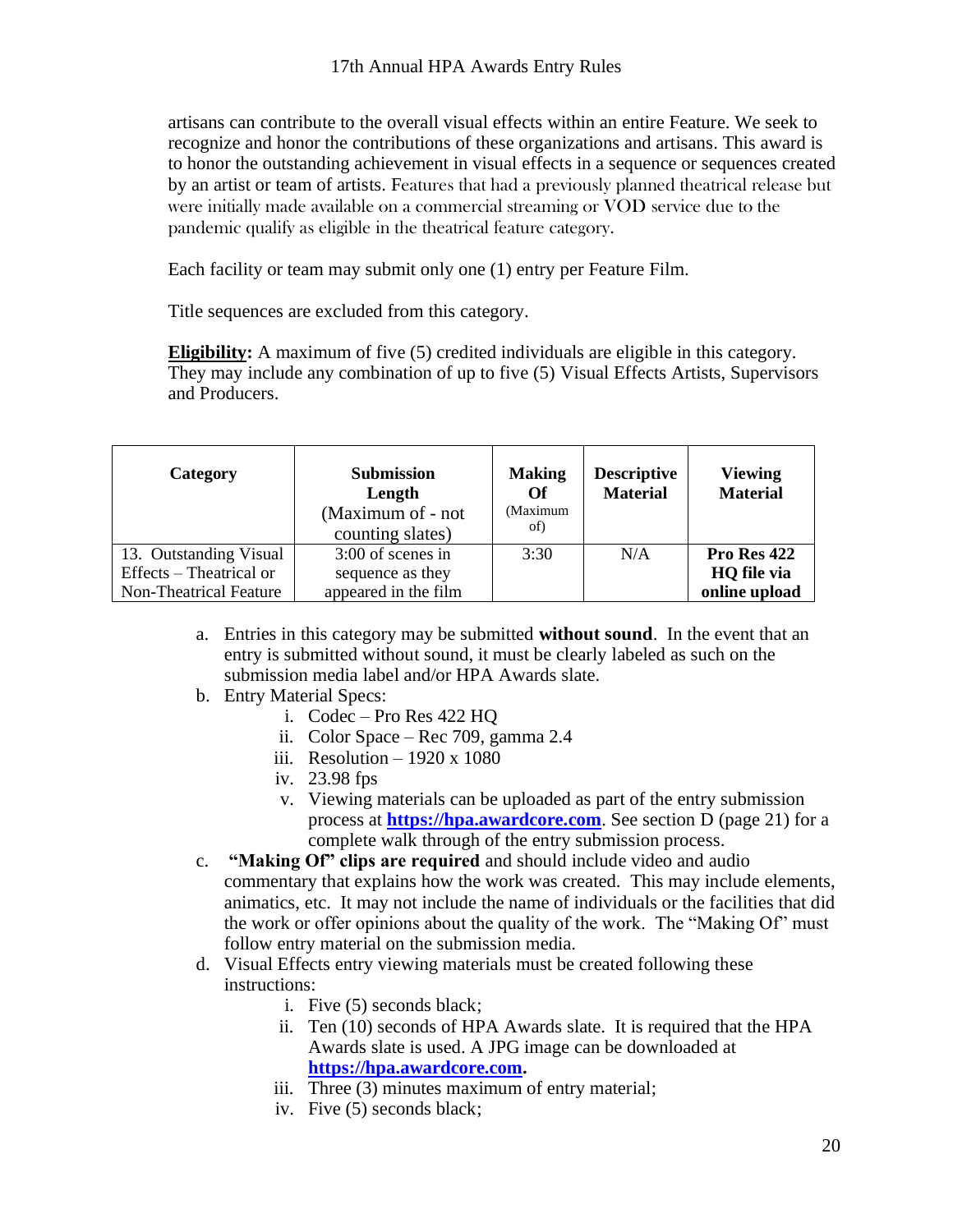- v. Three and a half (3:30) minutes maximum of "Making Of" material;
- vi. Do not separate your entry material and "Making of" into chapters.
- vii. Information that could identify the company or people who worked on the project must not appear in the submission material. If they do, the entry will have to be re-submitted by the end of the Submission Period, as specified in the schedule.
- e. Visual Effects entries should have only one **TRT** running from the beginning of the clip to the end of the "making of" segment.
- f. Please note, the most senior member of the visual effects team included on the entry must review the listed entrants and confirm, by signature, that the appropriate credited members of the visual effects team have been entered for Awards consideration.
- <span id="page-20-0"></span>14. **Outstanding Visual Effects – Episode or Series Season:** This award is to honor outstanding achievement in visual effects for an Episode (includes an episode of an Episodic Series, Pilot, Miniseries or Special) or Series Season. Entries may include work from a single episode, or multiple episodes across a season, so that the best work can be presented. The HPA Award period of eligibility still applies to work over the season. Projects qualify for Category 14 (vs Category 15) if visual effects are an essential part of the storytelling, such as fantasy or science-fiction projects.

Each facility, studio, or team may submit only one (1) entry per Episode or Series Season. Multiple entries for an Episode or Series Season may be submitted by different facilities, studios, or teams if all of the entrants are also different.

Title sequences are excluded from this category.

**Eligibility:** A maximum of five (5) credited individuals are eligible in this category. They may include any combination of up to five (5) Visual Effects Artists, Supervisors and Producers.

| Category                                                        | <b>Submission</b><br>Length<br>(Maximum of - not<br>counting slates) | <b>Making</b><br>Of<br>(Maximum<br>of) | <b>Descriptive</b><br><b>Material</b> | <b>Viewing</b><br><b>Material</b>           |
|-----------------------------------------------------------------|----------------------------------------------------------------------|----------------------------------------|---------------------------------------|---------------------------------------------|
| 14. Outstanding Visual<br>Effects – Episode or<br>Series Season | 3:00 of scenes in sequence<br>as they appeared in the<br>episode     | 3:30                                   | N/A                                   | Pro Res 422<br>HQ file via<br>online upload |

- **a.** Entries in this category may be submitted **without sound**. In the event that an entry is submitted without sound, it must be clearly labeled as such on the submission media label and/or HPA Awards slate.
- b. Entry Material Specs:
	- i. Codec Pro Res 422 HQ
	- ii. Color Space Rec 709, gamma 2.4
	- iii. Resolution 1920 x 1080
	- iv. 23.98 fps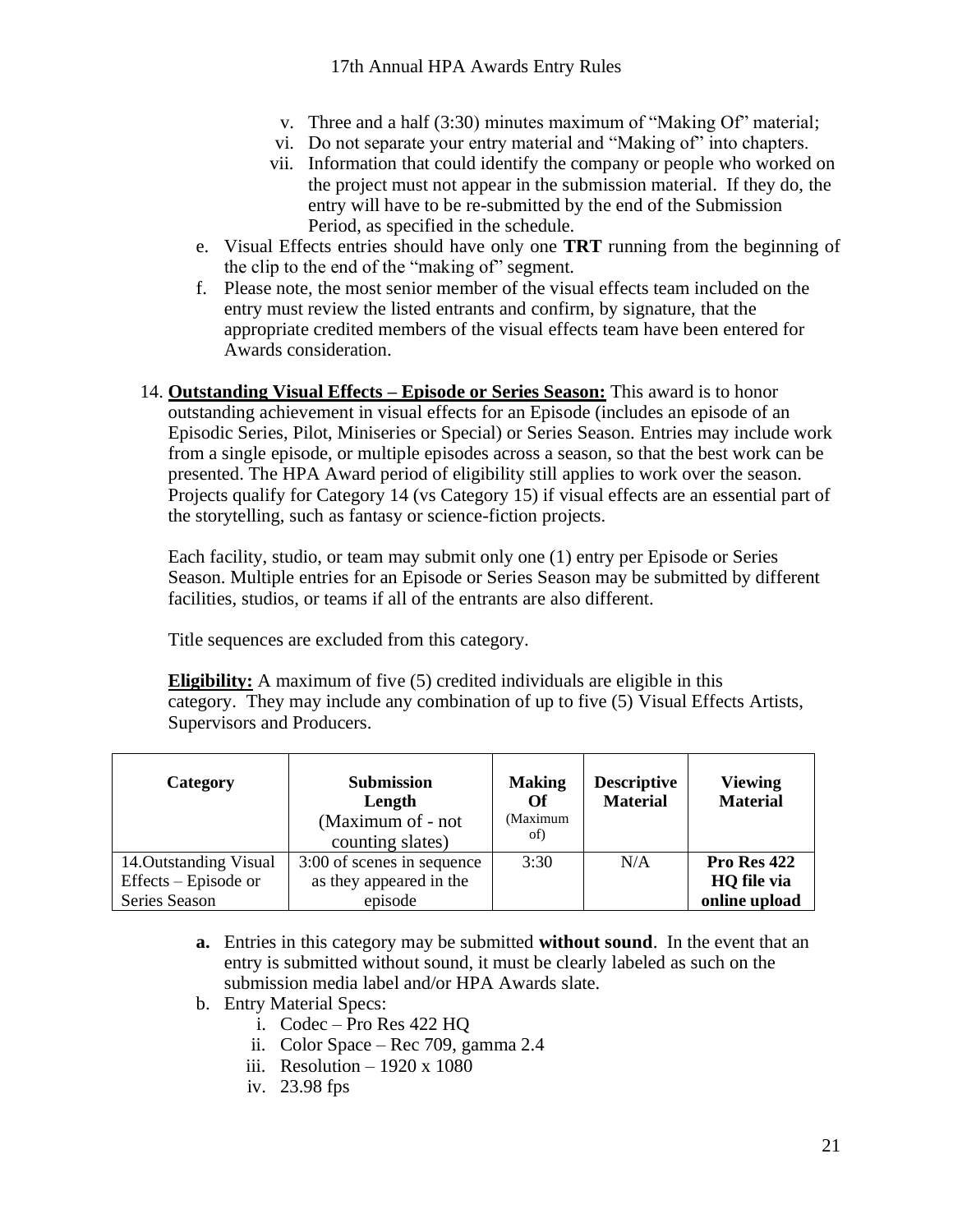- v. Viewing materials can be uploaded as part of the entry submission process at **[https://hpa.awardcore.com](https://hpa.awardcore.com/)**. See section D for a complete walk through of the entry submission process.
- **c. "Making Of" clips are required** and should include video and audio commentary that explains how the work was created. This may include elements, animatics, etc. It may not include the name of individuals or the facilities that did the work or offer opinions about the quality of the work. The "Making Of" must follow entry material on the submission media.
- **d.** Visual effects entry viewing materials must be created following these instructions:
	- **i.** Five (5) seconds black:
	- **ii.** Ten (10) seconds of HPA Awards slate. It is required that the HPA Awards slate is used. A JPG image can be downloaded at **[https://hpa.awardcore.com.](https://hpa.awardcore.com/)**
	- **iii.** Three (3) minutes maximum of entry material;
	- iv. Five (5) seconds black;
	- **v.** Three and a half (3:30) minutes maximum of "Making Of" material;
	- **vi.** Do not separate your entry material and "Making Of" into chapters. Information that could identify the company or people who worked on the project must not appear in the submission material. If they do, the entry will have to be re-submitted by the end of the Submission Period, as specified in the schedule.
- e. Visual effects entries should have only one **TRT** running from the beginning of the clip to the end of the "making of" segment.
- **f.** Please note, the most senior member of the visual effects team included on the entry must review the listed entrants and confirm, by signature, that the appropriate credited members of the visual effects team have been entered for Awards consideration.
- <span id="page-21-0"></span>15. **Outstanding Supporting Visual Effects – Episode or Series Season**: This award is to honor outstanding achievement in supporting visual effects for an Episode (includes an episode of an Episodic Series, Pilot, Miniseries or Special) or Series Season. Entries may include work from a single episode, or multiple episodes across a season, so that the best work can be presented. The HPA Award period of eligibility still applies to work over the season. Projects qualify for Category 15 (vs Category 14) if visual effects play an invisible role in the story, such as set extensions for historical realism or enhanced special effects sequences.

Each facility, studio, or team may submit only one (1) entry per Episode or Series Season. Multiple entries for an Episode or Series Season may be submitted by different facilities, studios, or teams if all of the entrants are also different.

Title sequences are excluded from this category.

**Eligibility:** A maximum of five (5) credited individuals are eligible in this category. They may include any combination of up to five (5) Visual Effects Artists, Supervisors and Producers.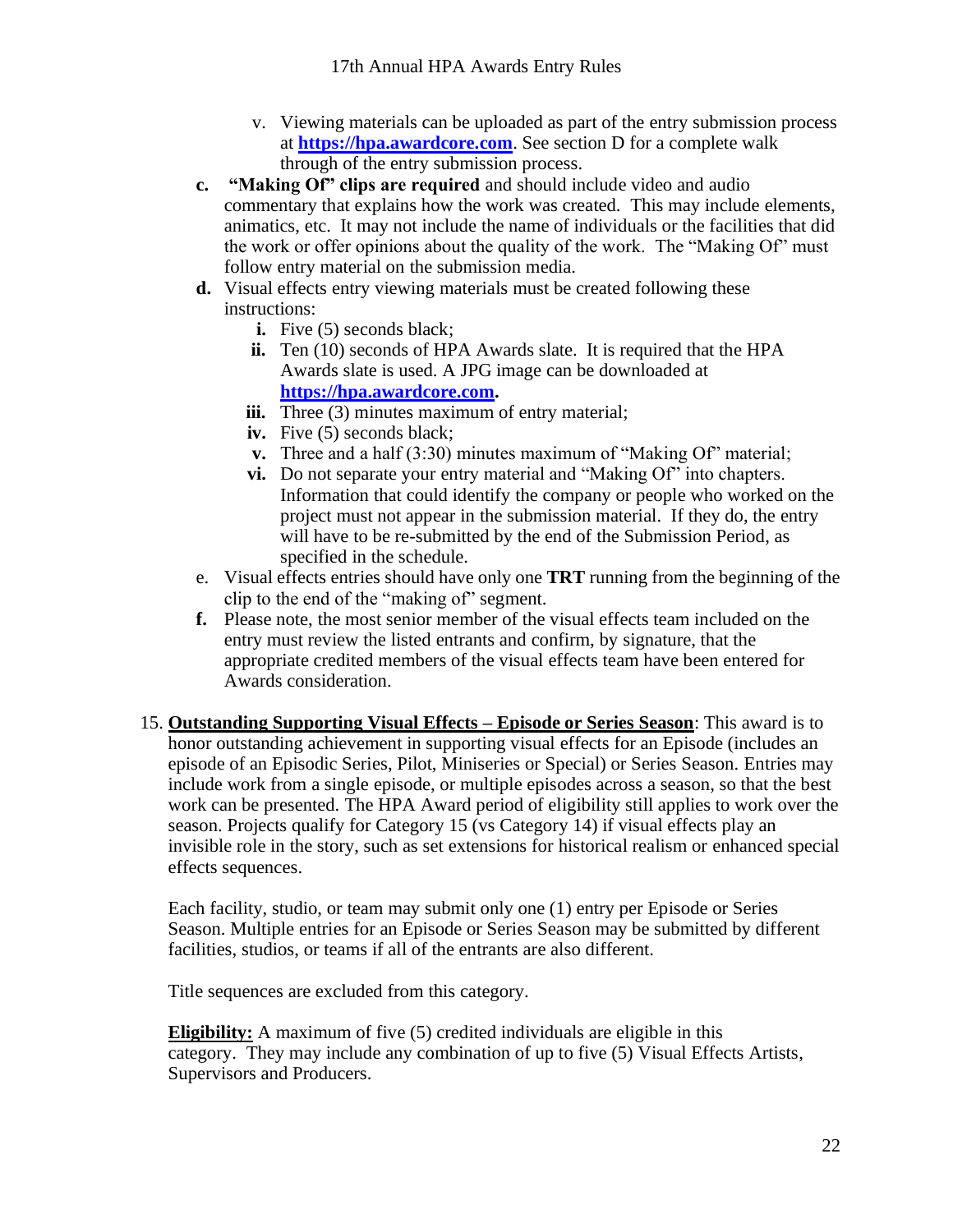| Category                                                  | <b>Submission</b><br>Length<br>(Maximum of - not<br>counting slates) | <b>Making</b><br>Оf<br>(Maximum<br>of) | <b>Descriptive</b><br><b>Material</b> | <b>Viewing</b><br><b>Material</b> |
|-----------------------------------------------------------|----------------------------------------------------------------------|----------------------------------------|---------------------------------------|-----------------------------------|
| 15. Outstanding Supporting<br>Visual Effects – Episode or | 3:00                                                                 | 3:30                                   | N/A                                   | Pro Res 422<br>HQ file via        |
| Series Season                                             |                                                                      |                                        |                                       | online upload                     |

- **a.** Entries in this category may be submitted **without sound**. In the event that an entry is submitted without sound, it must be clearly labeled as such on the submission media label and/or HPA Awards slate.
- b. Entry Material Specs:
	- i. Codec Pro Res 422 HQ
	- ii. Color Space Rec 709, gamma 2.4
	- iii. Resolution  $-1920 \times 1080$
	- iv. 23.98 fps
	- v. Viewing materials can be uploaded as part of the entry submission process at **[https://hpa.awardcore.com](https://hpa.awardcore.com/)**. See section D (page 21) for a complete walk through of the entry submission process.
- **c. "Making Of" clips are required** and should include video and audio commentary that explains how the work was created. This may include elements, animatics, etc. It may not include the name of individuals or the facilities that did the work or offer opinions about the quality of the work. The "Making Of" must follow entry material on the submission media.
- **d.** Visual effects entry viewing materials must be created following these instructions:
	- **i.** Five (5) seconds black;
	- **ii.** Ten (10) seconds of HPA Awards slate. It is required that the HPA Awards slate is used. A JPG image can be downloaded at **[https://hpa.awardcore.com.](https://hpa.awardcore.com/)**
	- **iii.** Three (3) minutes maximum of entry material;
	- iv. Five (5) seconds black;
	- **v.** Three and a half (3:30) minutes maximum of "Making Of" material;
	- vi. Do not separate your entry material and "Making Of" into chapters.
	- **vii.** Information that could identify the company or people who worked on the project must not appear in the submission material. If they do, the entry will have to be re-submitted by the end of the Submission Period, as specified in the schedule.
- e. Visual effects entries should have only one **TRT** running from the beginning of the clip to the end of the "Making of" segment.

#### **SECTION D: STEP BY STEP ONLINE ENTRY INSTRUCTIONS**

<span id="page-22-0"></span>**Eligibility Period:** September 8, 2021 – September 6, 2022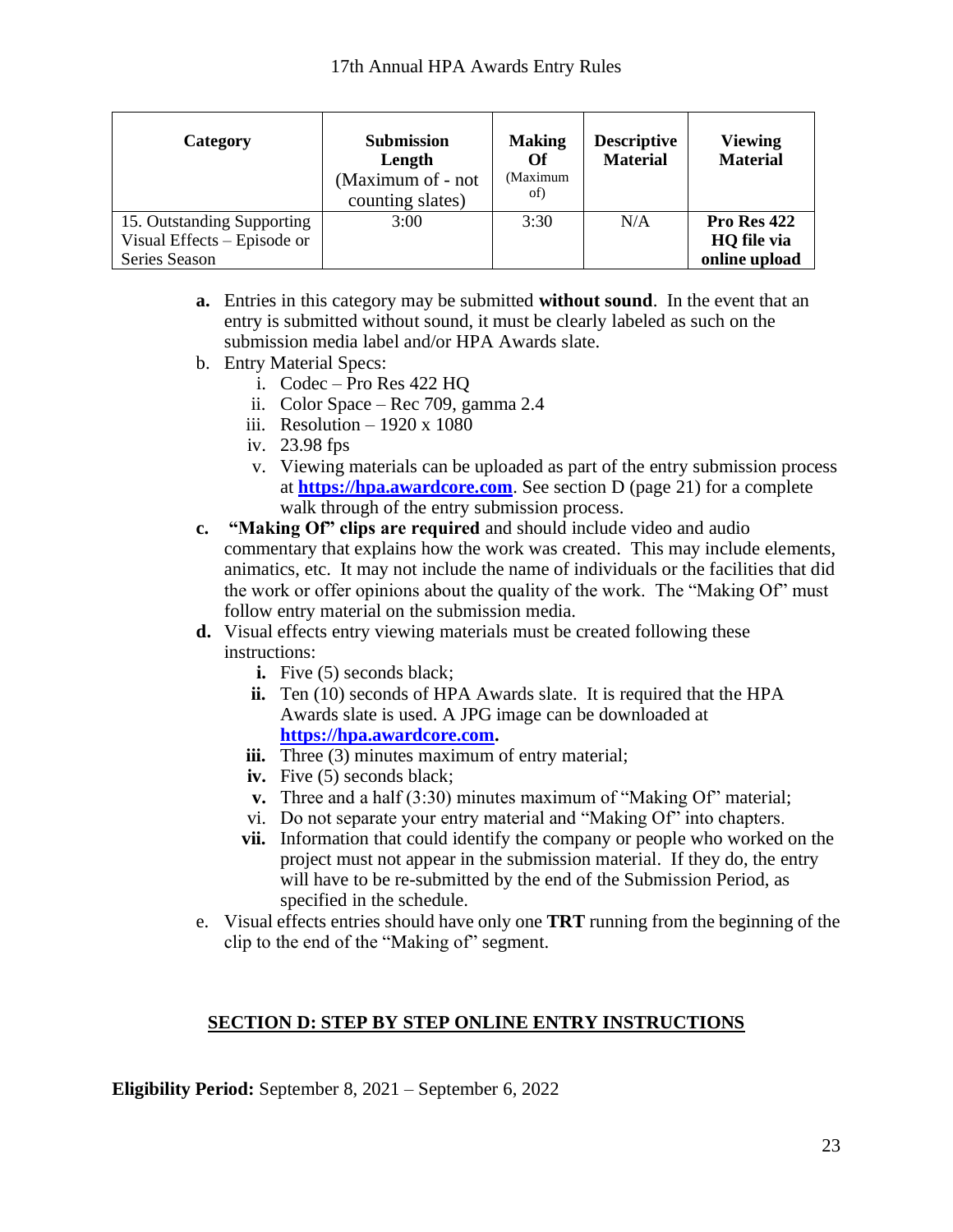# **Deadline for entries:** July 29, 2022 at 5:00 pm PDT

#### **Online Submissions Accepted**: Starting June 1, 2022

Entry forms must be filled out online to generate a submission number.

- 1. Website: go to **[https://hpa.awardcore.com](https://hpa.awardcore.com/)**
- 2. Create your account and check your email's inbox for an access link.
- 3. Log in with link provided in confirmation email, fill out a user profile, and check the box stating that you agree to the HPA Privacy Policy. After you check the box where indicated, click "Save."
- 4. To start the submission process, click on "New Entry."
- 5. Select a category from the drop-down menu and choose "Submit."
- 6. Please read the instructions, and carefully fill out form as instructed.
- 7. **Project Information:** Fill out the basic information for this entry where indicated for: Project Title/Episode, Premier or First Air Date, TRT of submitted clip, Distributor, Agency, and Client (for Commercial entries only).

#### 8. **Contacts**

- a. **Submitter's Information:** Please fill in all of your contact information here.
- b. **Production Representative (Project Producer, Supervisor or other Production Representative):** Please enter the Name, Title, and Contact information for your project's Producer, Supervisor or other Production Representative (Production side, not Post Producer) who can confirm the entrant's eligibility if needed.
- c. **Facility Acknowledgement of Entry:** A contact is required if the work was done at a facility or by an artist(s) while employed at or engaged by a facility. Please enter the name and contact information for the facility manager or authorized facility representative who can confirm the entrant's eligibility if needed.
- d. Check membership box if a member of HPA.
- e. **Entrant**(s): Fill in contact information for each entrant.
	- i. For those submitting an entry on behalf of an entrant or team of entrants, if you choose to supply your own e-mail contact information, it is your responsibility to forward all HPA Awards correspondence – in a timely manner– directly to the entrant(s).
	- ii. Please review all entrant information carefully. **By submitting an entry, the submitter confirms that all entry information is complete, true and correct. The HPA has no liability for, or obligation to correct any incorrect information such as missing information, misspelled names, ballot listings or subsequent incorrect publicity that is the result of incorrect information submitted on the entries.**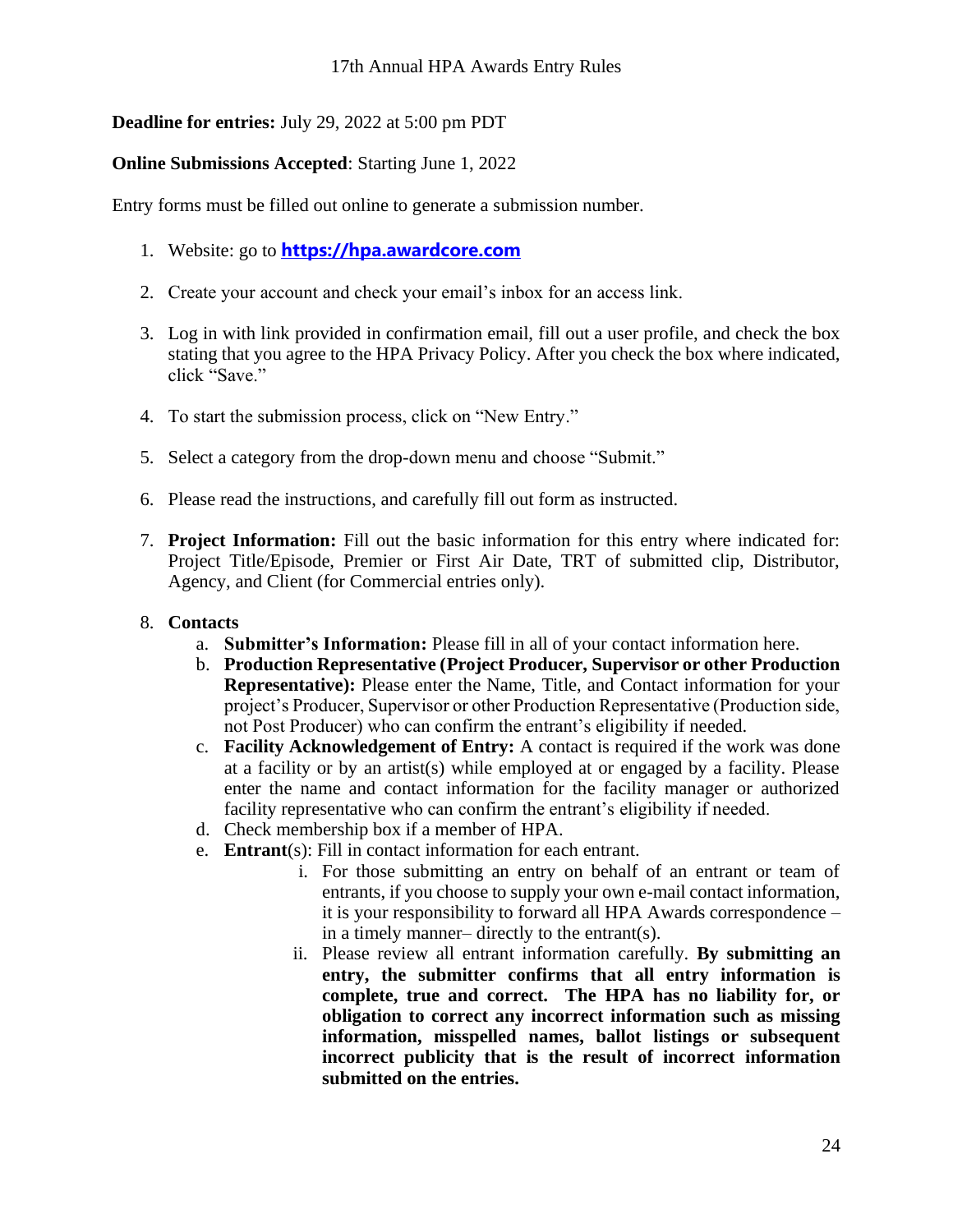- iii. Each category has a maximum number of eligible entrants. Do not submit entrant information for more than this maximum number of allowed entrants on an entry form.
- 9. **Terms & Conditions:** Review your entry for accuracy and completeness. Then check the box indicating that you have read and followed the HPA Awards entry rules.
- 10. **Submit**: After you choose "Submit" you will be taken to the "Upload Media" page. You have the choice to upload your media now, or upload later. *This is not required for the Color Grading - Theatrical Feature category, as you will be asked to upload your DCP directly to the judging facility.*
- 11. **Entries Page:** This is your "dashboard." It is on this page that you will be given an entry number, as well as upload media and payment, as well as descriptive materials for Outstanding Color Grading – Theatrical Features entries.
	- a. Entry Form: When you are satisfied that all the information on your Entry Form is correct, the next step is to;
	- b. Download Slate: When you are ready to upload your entry materials, download this approved HPA Awards Slate and add to the head of your entry material. Slates are auto-generated and will be pre-populated with your submission number and other pertinent identification information.
	- c. Upload Media: This is where you will upload your viewing materials (not required for Editing – Theatrical Feature entries).
		- i. Click "Upload Media" button and choose the media file to be uploaded.
		- ii. Steps are as follows:
			- a. When upload is complete, a thumbnail image will replace the awards logo in the far left of the submission column. To check your upload, you can click on the thumbnail image.
			- b. If your media fails to upload, you will receive you an error message as to why. You can also contact tech support at **[HPA@awardcore.com](mailto:hpa@awardcore.com)**
			- c. **Upload Descriptive Materials:** Required for Color Grading-Theatrical Feature Film, Upload a PDF of your descriptive materials here.
	- d. Payment: On your dashboard click the box "ready to pay" and then "finalize and pay." You can choose to process payment for each entry individually, or for multiple entries at one time. Please note, once you "finalize and pay" you cannot edit your entry. This will take you to the payment page. Choose "pay by credit card online" or "pay by check."
		- Credit Card

Enter your credit card information and submit.

- Check

Make check payable to: Hollywood Professional Association And mail to: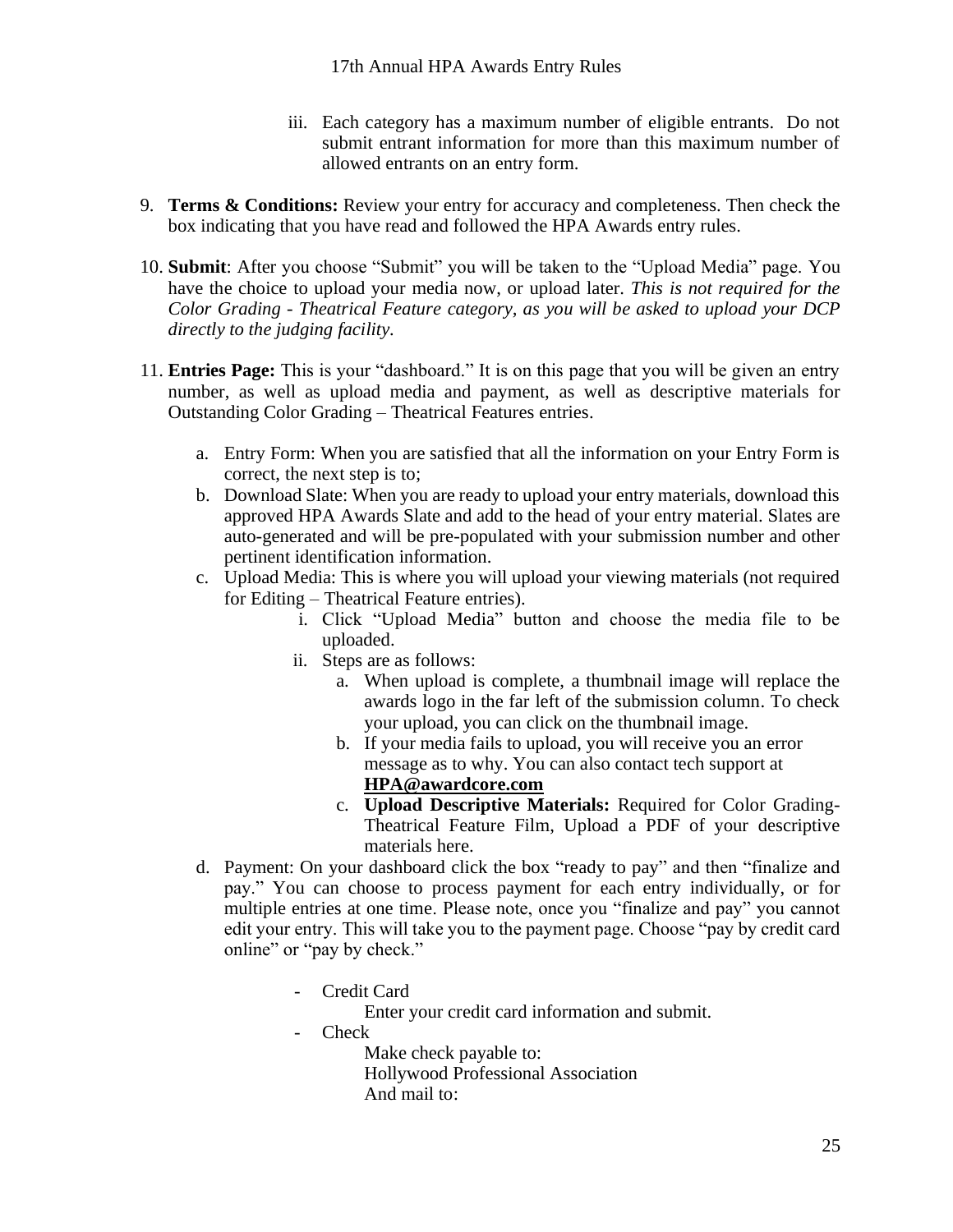2501 W. Burbank Blvd, Suite 207 Burbank, CA 91505

- EFT or ACH

Contact Hilary Sbei at **[hsbei@hpaonline.com](mailto:hsbei@hpaonline.com)** for bank details e. **Additional steps for nominated projects:**

- i. Sign back into your Awardcore account and go to your entries page.
- ii. Download the nominated project's Entry Form: this will allow you to print the form for signature(s).
- iii. Upload Signed Entry Form: After your Entry Form has been signed you can upload the signed document here.

# **SECTION E: ENTRY FEES**

- <span id="page-25-0"></span>1. The total fee for each entry, regardless of how many individuals are being named:
	- a. Entries will be \$195 for HPA members and \$245 for non-members
	- b. HPA and SMPTE Corporate member companies may submit all entries from that company under the membership rate. Individual members may use the member rate for entries where that individual is the entrant.

# **SECTION F: NOMINATIONS & JUDGING**

- <span id="page-25-1"></span>1. Judging panels with a minimum of seven (7) participants per panel will select the nominees in each category. A judge must be a full-time production or post-production professional with expertise in the category that they are judging. Voting will take place by secret ballot.
- 2. "Conflict of Interest" refers to the situation in which a judging panelist would be judging an entry in a category in which the judging panelist is also (i) an Entrant, (ii) a Submitter, or (iii) a current officer, director or employee of the same corporate entity where an Entrant or a Submitter is a current officer, director or employee.
- 3. If a "Conflict of Interest" exists, the judging panelist must (i) mark that entry with the word "abstain" on their ballot and refrain from influencing the vote of other judging panelists.
- 4. Where possible and appropriate, the HPA Awards Committee will strive to nominate up to five (5) entries per category. There may be fewer than five (5) nominations or none at all if deemed appropriate. A category may have more than five (5) nominations only if there is a tie for one (1) of the nominations.
- 5. Scoring is on a scale of 1-10; the highest average scores will determine the nominations and winners.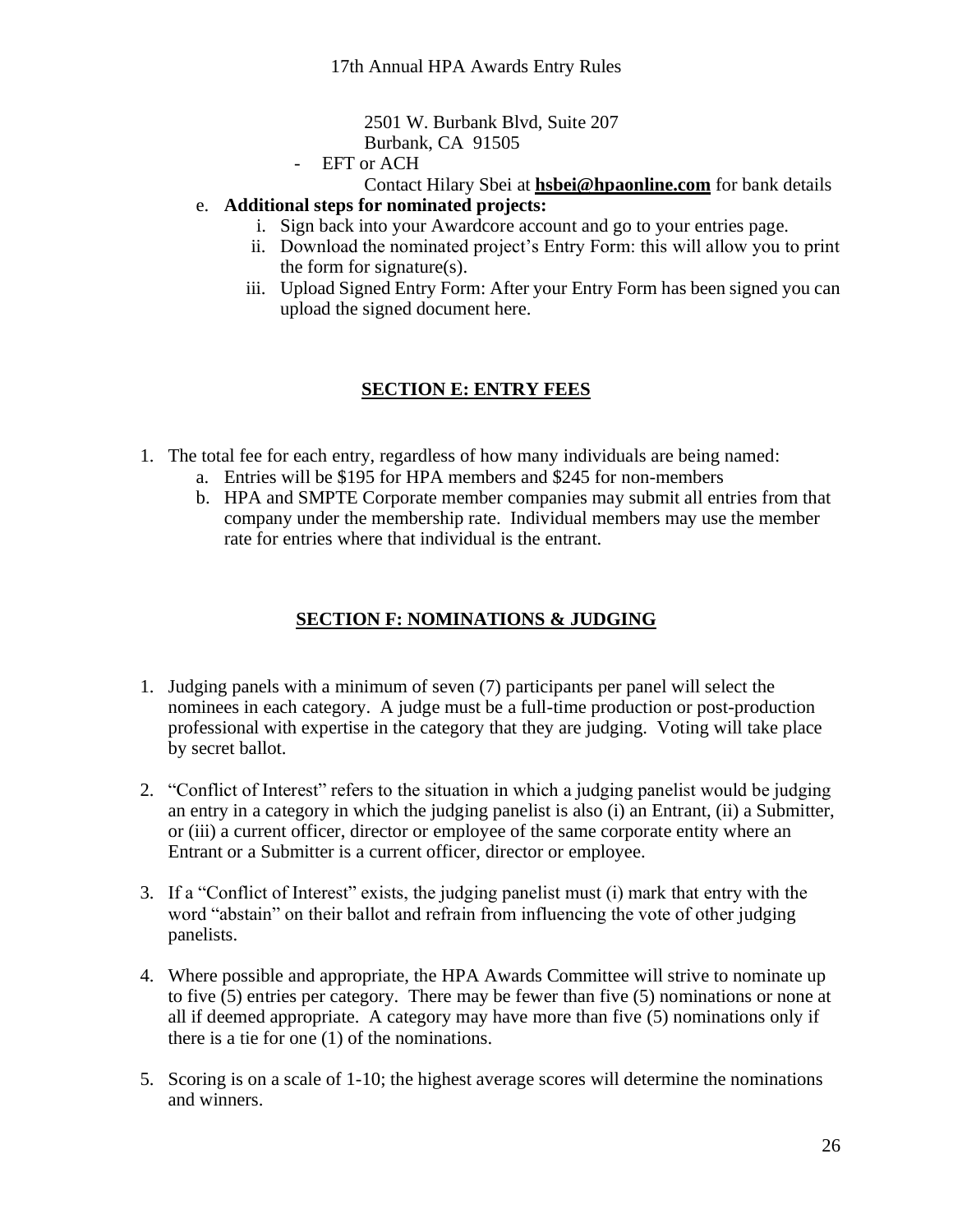#### **SECTION G: CLEARANCES & OWNERSHIP**

- <span id="page-26-0"></span>1. By entering the Work in the HPA Awards competition, the Submitter warrants that he/she has the right to submit the Work, and HPA will consider the work cleared for only the following uses:
	- a. Screening by the HPA staff and HPA Awards committee for the purposes of vetting a submission
	- b. Screening by the judging panels and associated personnel for the purpose of evaluating and processing the work
	- c. Screening during the virtual HPA Awards Ceremony for HPA members and guests
- 2. For finalists in the Outstanding Editing Theatrical Feature category, HPA will request that a high-resolution clip of the Work be obtained for use at the non-broadcast HPA Awards Ceremony.
- 3. **The physical copies of all material provided by Submitter to the HPA shall be held by the HPA free and clear of any liens or encumbrances.**
- 4. The 2022 HPA Awards are being presented in-person in November, 2022. By entering, submitter authorizes the use of clips during the online event. In the event of any other uses of the clips as used in the online event, the HPA will obtain the required rights and permissions from the copyright owner and/or distributor of the material.

# **SECTION H: HPA SPECIAL AWARDS**

<span id="page-26-1"></span>*Different from all other categories in the HPA Awards, the following awards are not up for submission or judging. Rather, these awards may be bestowed on an individual, a company, or an organization. The HPA Board of Directors and HPA Awards Committee will select the candidates and recipient(s), if any. These are discretionary honors.*

#### 1. **Charles S. Swartz Award**

The Charles S. Swartz Award recognizes broad, impactful, or lasting contributions that have advanced and/or provided some unique purpose to the larger media content ecosystem. The Award may be conferred on a person, group, or company that has made a significant artistic, technological, business, or educational impact across diverse aspects of the media industry.

#### 2. **Lifetime Achievement Award**

The Lifetime Achievement Award may be awarded by the Hollywood Professional Association to an individual who, during his or her lifetime, is recognized for their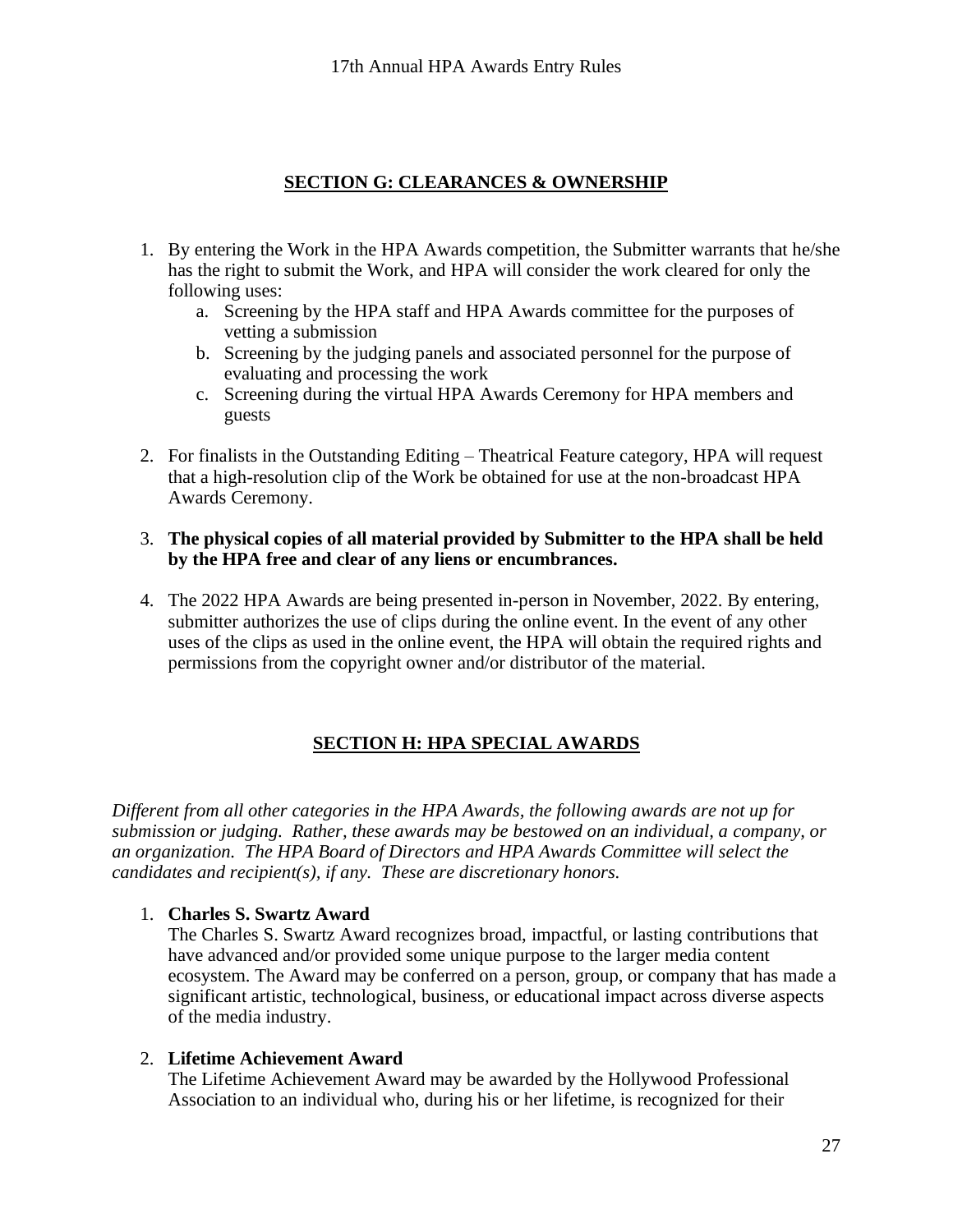service and commitment to the professional media content industry. The mission of this award is to give deserving and respectful recognition to specific individuals who have, with great service, dedicated their careers to the betterment of our industry.

#### 3. **Judges Award for Creativity and Innovation**

The HPA Judges Award for Creativity and Innovation Award was conceived to recognize companies and individuals who have demonstrated excellence, whether in the development of workflow and process to support creative storytelling or in technical innovation. The Judges Award is chosen by a jury of experts and peers.

#### 4. **Outstanding Achievement in Restoration**

This award is to honor outstanding achievement in Restoration a Feature Film, Television Program or Series, or Documentary. The award is focused on celebrating the organization(s) and creative stakeholders who restore and preserve our cultural entertainment heritage. This juried honor is chosen by recognized experts in the field of restoration and preservation.

# **SECTION I: HPA AWARDS WINNERS**

- <span id="page-27-0"></span>1. All Award winners will be announced at the HPA Awards Event on the day specified in the Schedule. Each HPA Award will be presented to the individual or individuals specifically listed as an entrant in the submission form.
- <span id="page-27-1"></span>2. All winner information, including spelling of the winners' names, is the responsibility of the Submitter and will be taken directly off the submission.

# **SECTION J: THE PHYSICAL HPA AWARD**

- 1. The HPA owns and reserves all rights to each physical HPA Award (including the intellectual property rights, design and any trademarks or patents thereon).
- 2. The HPA grants each recipient of a physical HPA Award and his/her heirs a limited license to possess and display the physical HPA Award for personal use only. Any other use is not permitted without the prior written consent of the HPA.